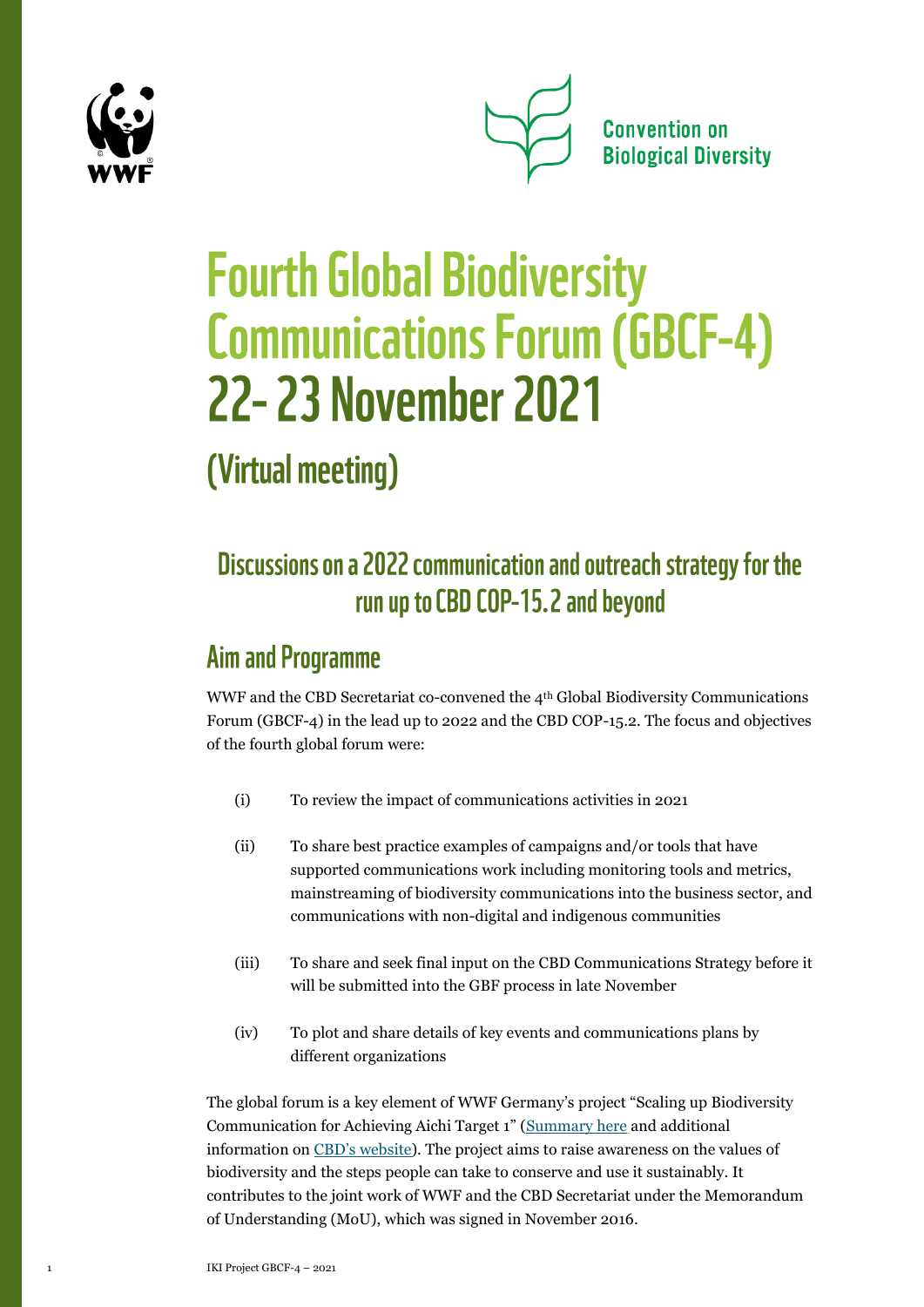This event will support the implementation of CBD's ["Framework for a Communications](https://www.cbd.int/doc/decisions/cop-13/cop-13-dec-22-en.pdf)  [Strategy](https://www.cbd.int/doc/decisions/cop-13/cop-13-dec-22-en.pdf)", adopted at COP-13 in Cancun, Mexico in 2016, and COP-14 decision on [Communication,](https://www.cbd.int/doc/decisions/cop-14/cop-14-dec-26-en.pdf) adopted in Sharm El-Sheikh in 2018.

#### **Target audience**

Communication experts and campaign managers of globally operating organizations: civil society organizations, institutions, UN bodies, youth, academia, business etc.; many of them already organized in the "Biodiversity Communications flotilla". See Annex 2 for full list of participants.

# **Arrangements**

The GBCF-4 was held virtually through the online conference platform "GotoMeeting" with moderation done by the organizers with support of Tanja Frantovic (EC) and Andrea Morales (GYBN).

#### **Organizers**

- o David Ainsworth, Information Officer, Secretariat of the Convention on Biological Diversity, [david.ainsworth@cbd.int](mailto:david.ainsworth@cbd.int)
- o Dr. Christine van Deuren, Project Director international Biodiversity Communications and Policy, WWF Germany, [Christine.vanDeuren@wwf.de](mailto:Christine.vanDeuren@wwf.de)
- o Donna Rankin, CBD Project Manager, WWF International, [drankin@wwfint.org](mailto:drankin@wwfint.org)
- o Gerrit Öhm, Biodiversity Communication Officer, WWF Germany, [gerrit.oehm@wwf.de](mailto:gerrit.oehm@wwf.de)

# **Day 1: Evaluation of campaigns/products**

Number of participants: 71 (full list of participants in Annex 2)

# **Topic 1: Welcome and brief introduction to the practicalities and objectives of the GBCF-4** *(David Ainsworth)*

- Presenting updated changes of the CBD Communications Strategy and discussing them
- **1.1** Recent developments & momentum:
	- As of this time, 130 countries and the EU have endorsed at least one of the three political coalitions (High Ambition Coalition, Leaders' Pledge, Ocean Alliance).
	- Several reports and initiatives that demonstrate rising awareness of the risks of biodiversity loss
	- High number of commitments from the first part of COP-15 plus extensive media coverage of COP-15, especially in China, but also globally
	- Final text of COP-26 referred to the importance of biodiversity
	- Aggregator update: [here](https://www.cbd.int/article/people-for-our-planet-aggregator)
- **1.2** Update on #COP15 and #ForNature hashtags (Michelle Hahn-Baker, CBD).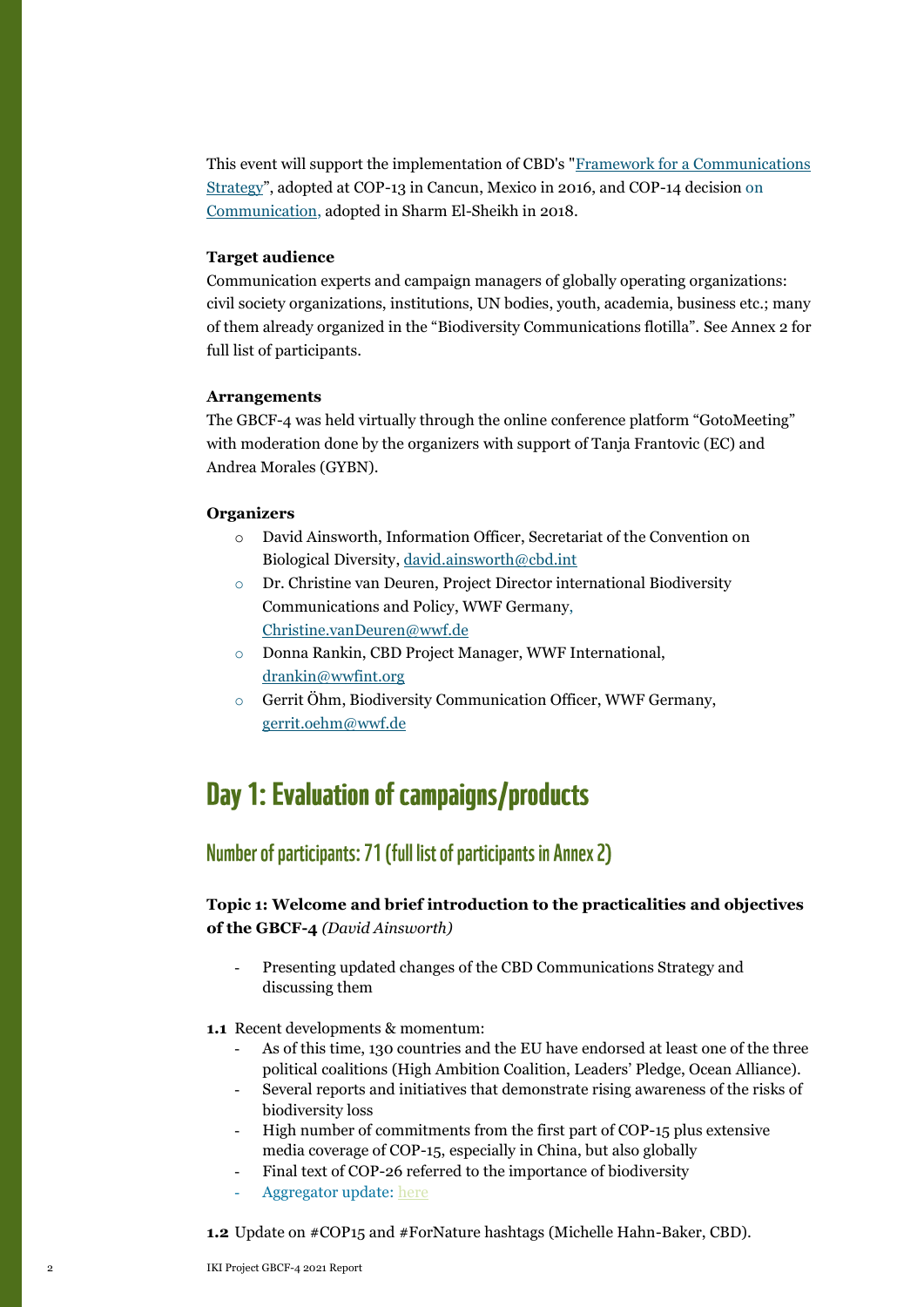- Total hashtag reach ( $18<sup>th</sup> Nov 2020 18<sup>th</sup> Nov 2021$ ) #COP15: 5.2 billion, #ForNature: 5.1 billion, notable peak around Biodiversity Day in May (936 million) and CBD COP Part 1 in October 2020 (5.5 billion)
- High reach of #COP15 most likely due to usage by very influential accounts, two of the most influential posts by channels with a high followership from China mainland (no high engagement, but channels with high followership), most of the other countries with the highest reach are from the anglosphere

**1.3** Update on #UnitedForBiodiversity hashtag (Gilles Doignon, EU Environment).

- Total reach of #UnitedforBiodiversity is > 30 million (in 2021), often used together with #COP15 and #ForNature) and increasingly also used from users outside of the coalition
- Campaign is carried out in several languages, which increased the reach significantly; especially in Instagram reach shows a lot of growth.
- Other campaigns by EC leading up to COP15: #PollinatorPark on pollinating insects and #TheGreenTrack, together with GYBN
- **1.4** Reflections on the communication activities presented by the flotilla group:
	- bandwagon effect is very important (demonstrated by COP-15 part 1 in Chinese media)
	- lack of engagement and reach in some world regions, e.g., in parts of Africa and Asia; our social media now is very Western based/focused; need to reach out in other languages to expand reach in non-English speaking countries, although there are staffing issues related to this
	- Currently there is a limitation with PR agencies, as climate change is much more mainstream and sells better; We should also build on COP-26 work by identifying its key influencers
	- There is a value in engaging influencers with micro or mezzo followings, as they generally have more committed audiences; some industries also present opportunities, such as fashion and cosmetics

**Topic 2: Best practice campaigns/activities that have supported the Aichi 1 Communications target** *(Moderator: Dr. Christine van Deuren, WWF Germany)*

Objectives:

- Review of communication campaigns and activities, which have contributed to the Aichi target 1 during the last decade (plus 1 more year)
- Showcasing best practice examples how communication campaigns and activities have promoted the objective of the Achi Target 1, and how they can support the implementation of the post-2020 GBF during the next decade
- A special focus of this day is on the role of Youth, IPLCs and the private sector, which also play an important role in the revised communication strategy for 2022
- Presenting a science-based concept to assess biodiversity awareness and willingness to change behavior worldwide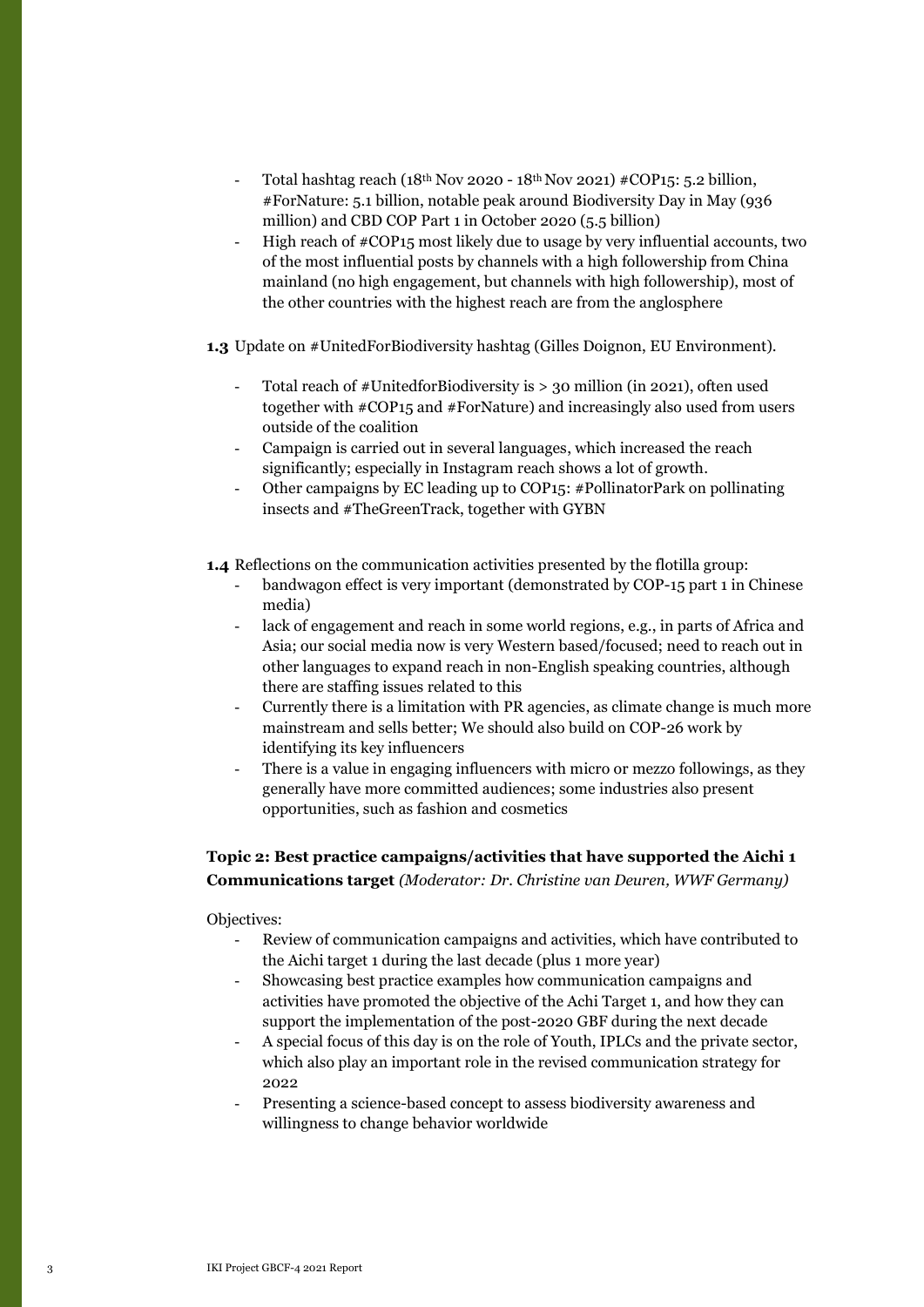# **2.1: Roadmap for youth engagement in the post-2020 GBF**

*(Led by Swetha Strabhashyam, GYBN)*

- 2020 2021: regional youth consultations on the post-2020 GBF and global trainings with thousands of participants; focus on human rights-based approaches and transformative education, global dialogues as follow-up
- youth leadership dialogues on campaigns they would create going forward
- strikes online and outside, including FFF; policy advocacy and building pressure with policy briefings and #ForNature Manifesto
- Three-week takeover of the @UNBiodiversity Instagram account with #StopTheSame campaign with a reach of 9.1 million in 112 countries
- The work by GBYN showcases the importance of the mobilization of local stakeholders – digital impressions are not enough to scale up biodiversity awareness and promote behavioral change in a sustainable and long-term way. A combination of digital and non-digital communication is necessary to embed society and policy-makers

# **2.2: How to catalyze business leadership to drive policy ambition on nature** *(Led by Lucy Coast, Business for Nature)*

- Business for Nature is a coalition to mobilize businesses to become advocates for greater policy ambition as part of international frameworks such as the new post-2020 GBF, to achieve both business leadership as well as business momentum for biodiversity
- It needs an integrated response for a nature-positive, net zero and equitable future, taking account climate, nature, and sustainable development
- Webinars (including with the negotiators), briefings, placing of CEOs at several influential events
- Different approaches are needed to support the transformation of our economic and financial systems: many approaches are focusing on best practice and knowledge sharing. BfN is showing a new way to work with the businesses sector: engaging and mobilizing them to become agencies to advocate for greater policy ambition instead of only voluntary contributions from the private sector, as part of international frameworks such as the post-2020 GBF

# **2.3: Engagement with IPLCs and knowledge sharing with offline communities** *(Led by Tom Dixon, Forest Peoples Programme)*

- Human rights, including land and territorial rights must be considered in promoting biodiversity conservation, specifically of those who live apart from western society and have been managing their territories sustainably for centuries
- For biodiversity communicators, it is important to know the nature concept of IPLCs (Indigenous People, Local Communities) where nature, culture and people are inseparable, and that management of biodiverse rich territories by IPLCs are the most efficient and economical way to preserve biodiversity
- FPP mostly focused on policy outcomes and engaging with press and media
- It is recommendable to find new and innovative ways to include representatives of IPLCs in policy and public communication campaigns and reach tailor communication activities to the need of IPLCs (e.g., sharing information and news about global and national policies in time)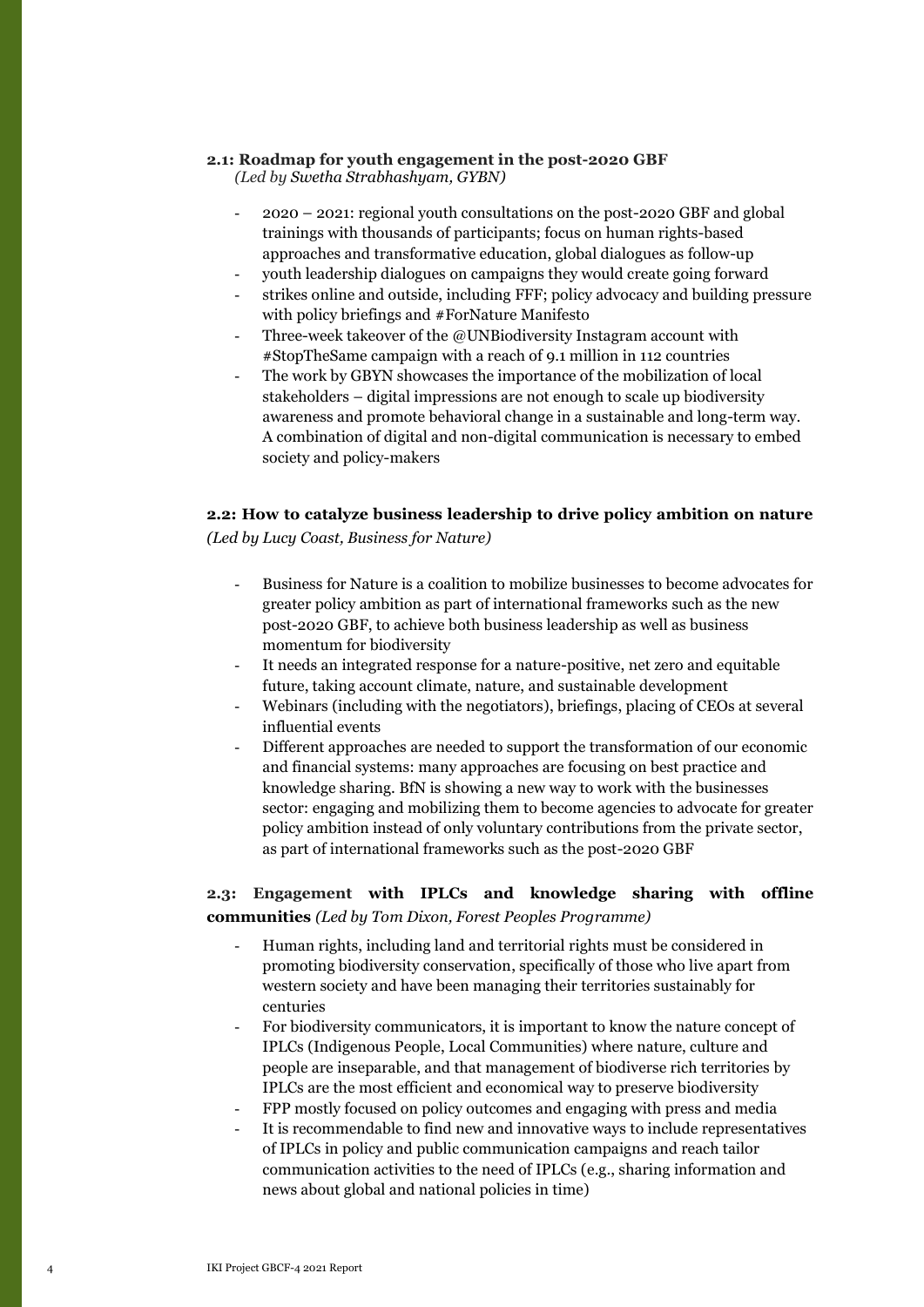# **2.4: Assessing Awareness for Biodiversity** *(Led by Dr. Andreas Mues, Federal Agency for Nature Conservation Germany)*

- Scientific based method of assessment of biodiversity awareness that takes cultural differences into account and can therefore be used worldwide, to develop adequate policy and successful communication campaigns and activities
- Studies are being conducted with the new social indicator in 11 countries in November 2021 (Brazil, China, Colombia, Germany, India, Indonesia, Kenia, Peru, Mexico, South Africa and Vietnam). The results will be released during the CBD COP 15.2. (10 countries by WWF) and in summer 2022 (Germany by FANCG)
- For biodiversity policy makers and communicators, it is essential to have knowledge about the biodiversity awareness level of their target groups, and what drives them to change behavior or what triggers the willingness to change behavior
- The target 21 about "Outreach, awareness and uptake" of the first draft of the post2020-GBF currently promotes awareness as a key factor for the implementation of the post2020-GBF. During the 3. OEWG, many parties suggested to also mention that biodiversity awareness is also essential to behavioral change

# **Topic 3: Presentation of the CBD Comms Strategy Document, its use & submission process** *(David Ainsworth, CBD)*

- First version of the strategy document was presented to SBI, now open to revision by the flotilla group before it will be presented in Geneva.
	- Communication, awareness and behavior change: Incorporates the notion of communication for behavior change
	- Goals: Aligned with Section "K" of the post 2020 GBF
	- Measuring progress: Points out the need for regular reports
	- Open-Source Coordination Mechanism, channels, multipliers, positions the flotilla as a form of a coordination mechanism, potentially suggests that flotilla transitions to a body for the post 2020 GBF communication work
- Find a way to introduce the Parties more into the work that we do in the flotilla and find ways for them to have roles
- Need to link this with the monitoring and verification framework, which implies that we need to bring these two strategies together
- Resources: need governments to agree to mobilize funds, but also have voluntary resources
- Message progress: should be looking at regular reports to give us status updates

# **Day 2: Evaluation of campaigns/products**

# Number of participants: 66 (full list of participants in Annex 2)

**Topic 1: Brief reflections on the first day of the GBCF** *(David Ainsworth, CBD and Christine Van Deuren, WWF)*

- Influencer engagement will be very important going forward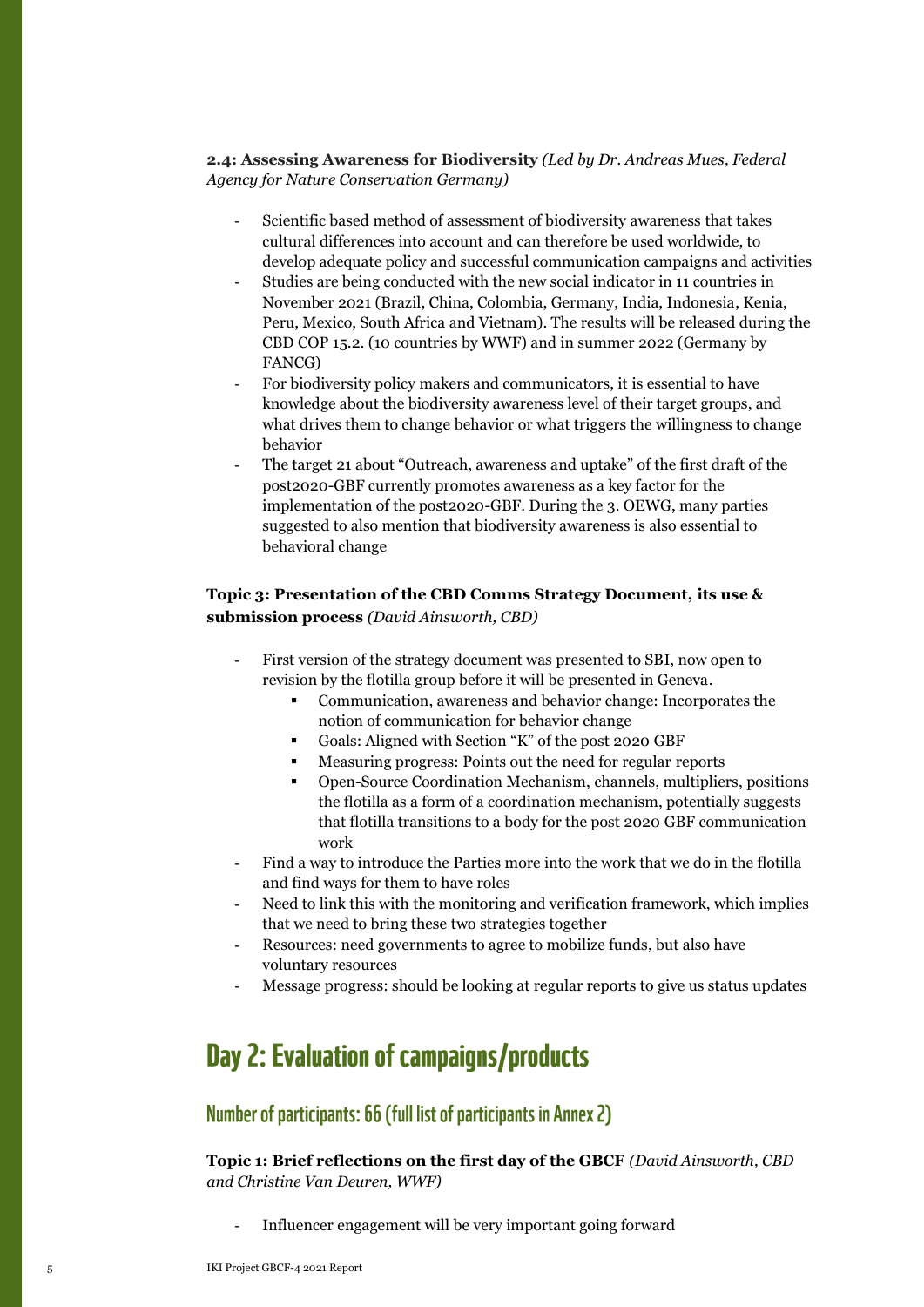- Engagement with IPLCs: bring more organizations into the flotilla to cover regions in Africa and Asia
- Regional languages must be taken into account (currently most materials are still in English)
- Through the collaboration and cooperation of the flotilla, enormously high levels of reach can be achieved
- In order to achieve similar results as the climate agenda, we need to strengthen collaboration with local organizations and invest into the mobilization of local stakeholders

The monitoring of people's awareness and intentions alongside digital metrics can give us greater insight into target groups and influence our campaigns

Brief reflections on the first day by the flotilla group:

- We might want to explore engaging with the Climate Cardinals, which is an international youth-led NGO that works to make climate materials more accessible by translating them into other languages
- We should think about more precisely about what we need and what we want to change when it comes to nature-positive behavior changes (attitudes? Social norms?) and consider cultural aspects when addressing different countries
- We need to identify what our real priorities as a flotilla and how we can reach them

# **Topic 2: Flotilla work for a maximum impact towards CoP15** *(Moderators: Andrea Morales, GYBN and Tanja Franotovic, European Commission)*

Flotilla members present how they built on their communication achievements and give an insight into selected communication campaigns and activities planes for the timeframe between January and May 2022.

# **Session 1: Presentation on Leaders' Pledge and Nature Positive Work, as well as COP26 momentum** *(Scott Edwards, WWF and Joanna Benn, The Nature Conservancy).*

- "Nature positive by  $2030"$  = proposed global goal for nature and support the Climate's Convention's net zero emissions by 2050 goal
- Supported by a growing number of organizations, businesses, and governments.
- **Leader's Pledge for Nature** commits to reverse biodiversity loss by 2030; Core governments support the framing, "Nature positive by 2030" (G7 2030 Nature Compact: "our world must not only become net zero, but also nature positive")
- #TheRaceIsOn is a global multi-stakeholder communication campaign, supported by the Leader's Pledge for Nature governments, business groupings and civil society, to drive ambition and action in nature through to the biodiversity and climate COPs and beyond, into a "Decade of Action"

### **Session 2: UNEP plans** *(Michael Alexander, UNEP)*

- Proposing a robust communications plan leading up to, during and post CBD COP 15.2, highlighting the key challenges, identifying the opportunities contained within, and presenting the solutions that can complement the implementation of the post-2020 GBF
- Communication strategy with three phases of content: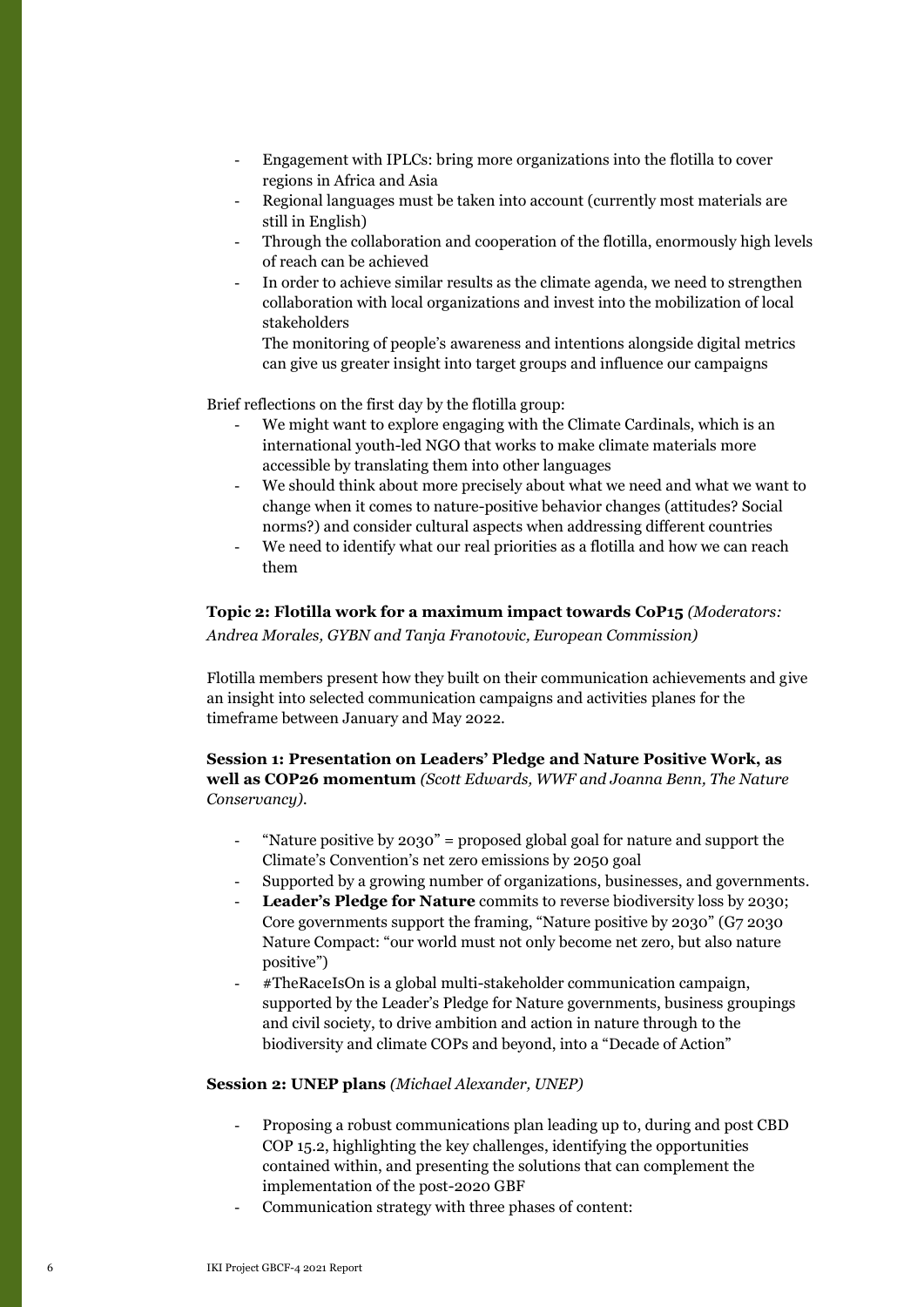- "Countdown to CBD COP": series of short virtual events, each focusing on one of the 4 x key goals of the post-2020 GBF, with high level speakers
- During CBD COP: UNEP could seek to organize a side event where a publication can be launched, showcasing solution features in the "Countdown to COP" series and live reporting
- Post CBD COP: Countdown to COP becomes Countdown to 2030 with a monthly release of a content piece tying into one of the 4 x goals

**Session 3: Reshaping our future through CitiesWithNature** *(Michelle Preen & Thea Buckle, ICLEI Cities Biodiversity Centre)*

- Creation of an online action platform #ForNature to inspire, connect and recruit cities and regions to protect nature
- Shows how cities and regions contribute to the SDGs
- Cities and regions can commitment to specific actions to protect nature and shows the progress / dashboard over the achieved results

### **Session 4: Earth Hour +CBD CoP PR stunt idea** (*Donna Rankin, WWF International)*

- Earth Hour one of the largest grassroots movements, an awareness raising campaign, big success in 2021!
- EH 2022 will be a moment to raise awareness of COP15 ahead of it
- Continue to flood the online space and rise media attention due to Covid 19 limitation of offline actions and build up on the momentum of CBD CoP 15.2 to build noise around this moment
- Theme: "Shape our future" to show everyone has the chance and power to make a difference, emotive "hero" spotlight video with activation of people
- For CBD COP 15, Part 2 a PR Stunt is planned in 12 countries with a projection of relevant images (national relevant animals, plants or ecosystems) created by thousands of faces from people around the globe taking action for nature (spoken up on social media, petitions, joint hashtags, etc.)

# **Session 5: #TheGreenTrack and #StopTheSame** *(Kevin Lunzalu and Andrea Morales, GYBN)*

- #StopTheSame Youth Wave is a new campaign and a continuation of #StopTheSame in form of action waves: from the Crest (GYBN chapters undertake regional actions) to the Wave through (a chapter supports other chapters campaigns) to the Wavelength (the period between the different actions)
- "On the Green Track" campaign in the EU is executed through the wave system in a youth-by-youth approach, to empower and mobilize young people to talk about global policies related to nature and biodiversity and debate out future of the EU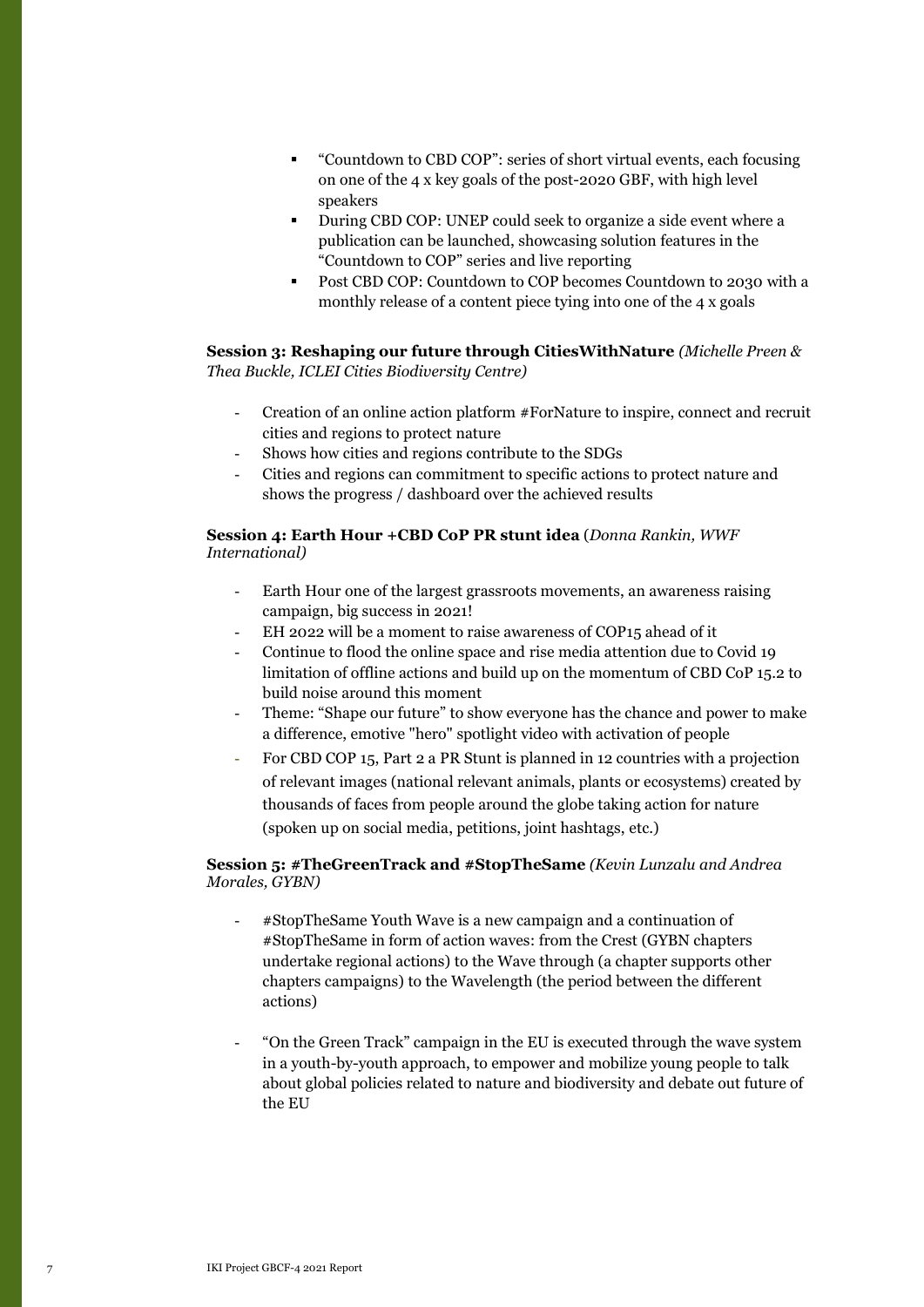# **Session 6: Ocean's work** "From Paris to Palau to Portugal" *(Justin Kenney, UN Foundation)*

- One Ocean Summit (early 2022 in France), Our Ocean Conference (February 2022 in Palau), bringing countries, NGOs, businesses together to make/to act on commitments
- UN Ocean Conference co-hosted by the Governments of Kenya and Portugal end June/early July
- Current policy discussions regarding the Oceans are
	- negotiations around a High Seas Treaty,
	- debates in the WTO about fisheries, deep sea mining

The Geneva meetings in January, review of the agenda and identification of the communications opportunity and recap *(David Ainsworth, CBD Secretariat)*

- Geneva meetings (12-28 January 2022) are very complex, all of the matters of SBSTTA, SBI and OEWG will be taken up during these meetings
- Pre-event communications opportunities
	- OP-Eds: Should have some ready to launch (Just before Christmas/ First week of January), one planned of CBD and BRS Convention on Pollution
	- **•** Press Release of the CBD Secretariat: will be very process oriented, so other options would be good; Organizations should seek interviews with the media
- Comms opportunities during the sessions:
	- Possible virtual press conferences could be an opportunity for advocacy
	- due to high demand, we should assume that only one side event will be available for comms, maybe a separate one for the observer organizations
	- Social Media activations: Linked to other campaigns
	- Op-Eds and other media: Line up

# **Topic 3: Next steps going forward in the frame of the CBD CoP 15.2:**

- Define what should be achieved up to the CBD COP 15 part 2
- Define metrics to track up to that point
- Decide steps on leading up to common activities within the flotilla
- Please add your events to th[e spreadsheet](https://docs.google.com/spreadsheets/d/1k7FLy6hFWYcE_YeY7qZzzHlCSj-IPan2E_v9RKBmJFM/edit#gid=0)
- Next steps towards CBD COP-15.2 will be discussed within the next 3 Flotilla meetings before Christmas

# Key conclusions and outcomes

### **Influencers**

- Agreement on the importance of influencers, but possible difficulties to share them across organizations in a database and different views on risks connected to the use of influencers
- An additional focus on micro influencers and influencers from a wider variety of countries are ways to both increase the reach and make communication material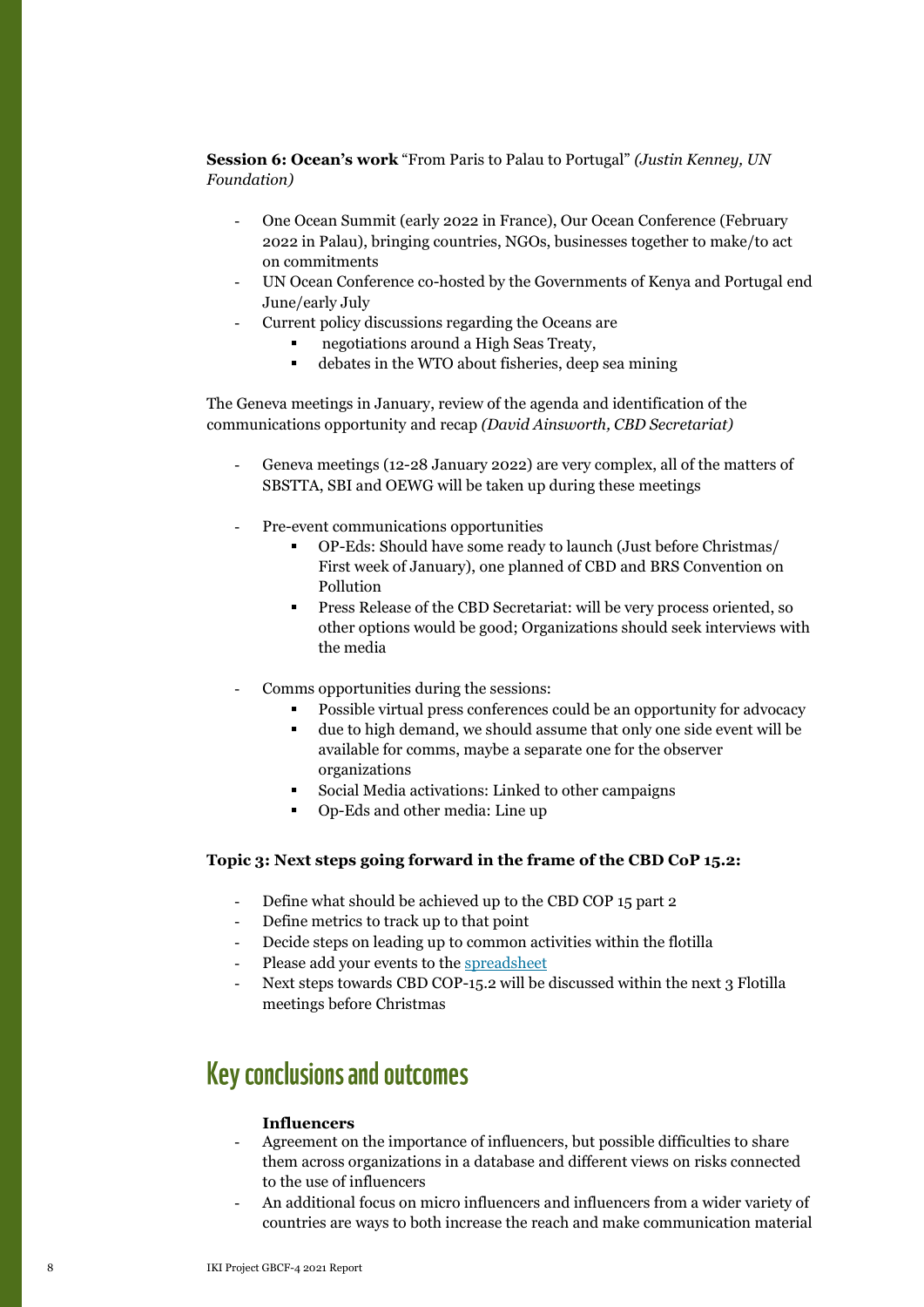more accessible (e.g., through a more committed audience or bridging language barriers)

Identification of influencers from the Climate COP26 and engagement for the nature cause

# **Representation of indigenous and local people:**

- More representatives of IPLC's are needed in the flotilla
- Current Flotilla group still has potential for development:
	- to allocate time and money to produce assets in different languages,
	- to educate ourselves, get involved and bring into comms work
- To reach out to local and non-digital audiences GYBN posed the question of how to address digital inequality

# **Metric for measuring attitudes and behaviors:**

- Deep interest in this subject within the flotilla group and raised several followup questions: How do we progress this work? Can this be written into post-2020 GBF comms monitoring framework? How do we engage parties in working towards a universal measurement model? How do we fund?
- Request that this will be discussed on 17 & 19 January in Geneva

# **Key objectives for the flotilla for 2022:**

- While all members will continue to pursue their own goals for their own organizations, common activities and goals should be defined
	- keep this simple and ideally limited to three goals
	- considering both mass public and policy/advocacy communication.
	- We should continue to integrate climate, nature, and SDG agenda
- Many countries are revising both their climate and nature NDCs simultaneously. How do we ensure this work is seen as one rather than separate tasks? How can the flotilla work better with our counterparts in climate like the Global Commons Alliance? Do we need to consider Climate CoP27 in our objectives for next year?

### **Target group specific communication**

- To reach broader target groups with our assets / messages, translation in other languages of materials is very important to make them inclusive. The volunteer translators of Climate Cardinals could possibly help with this
- Target group specific communication campaigns must be developed (regional, demographic, wealth, etc.)
- Content and messages must be downgraded to a laymen level for public audiences as CBD CoP isn't very well known within mass public; differentiated messages / content due to target group (general public vs. politicians)
- Communication initiatives should focus on behavior change, not just problem awareness.
- Also, the education sector must be included in the communications strategy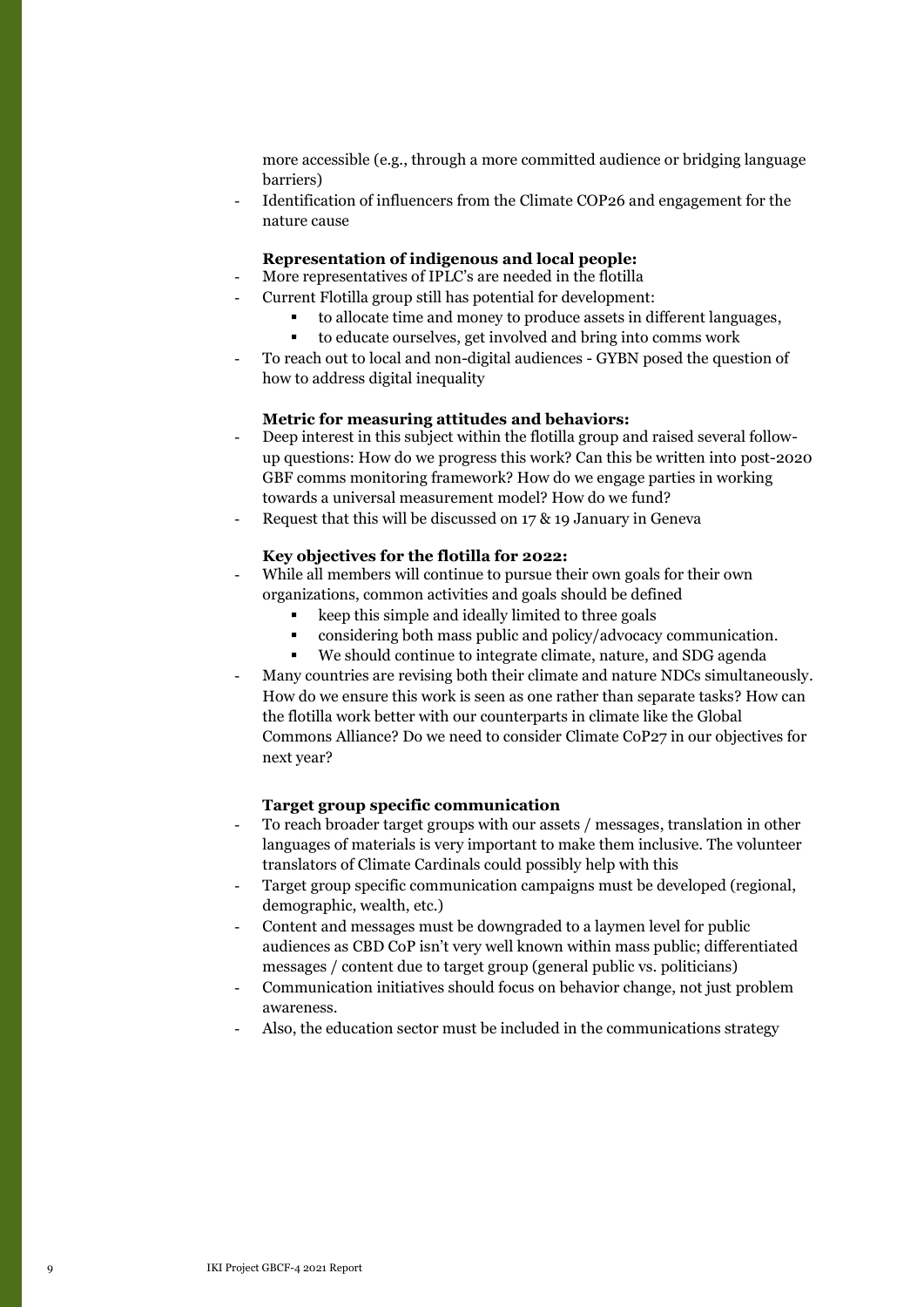# **Contact:**

Christine van Deuren, PhD Project Director International Biodiversity Communication and Policy. [christine.vandeuren@wwf.de](mailto:christine.vandeuren@wwf.de)

Gerrit Öhm Biodiversity Communication Officer [Gerrit.oehm@wwf.de](mailto:Gerrit.oehm@wwf.de)

Caroline Hübenbecker Project Manager Biodiversity Communication Caroline.huebenbecker@wwf.de

Supported by:



**based on a decision of the German Bundestag** 

With funding from the International Climate Initiative (IKI)

10 IKI Project GBCF-4 2021 Report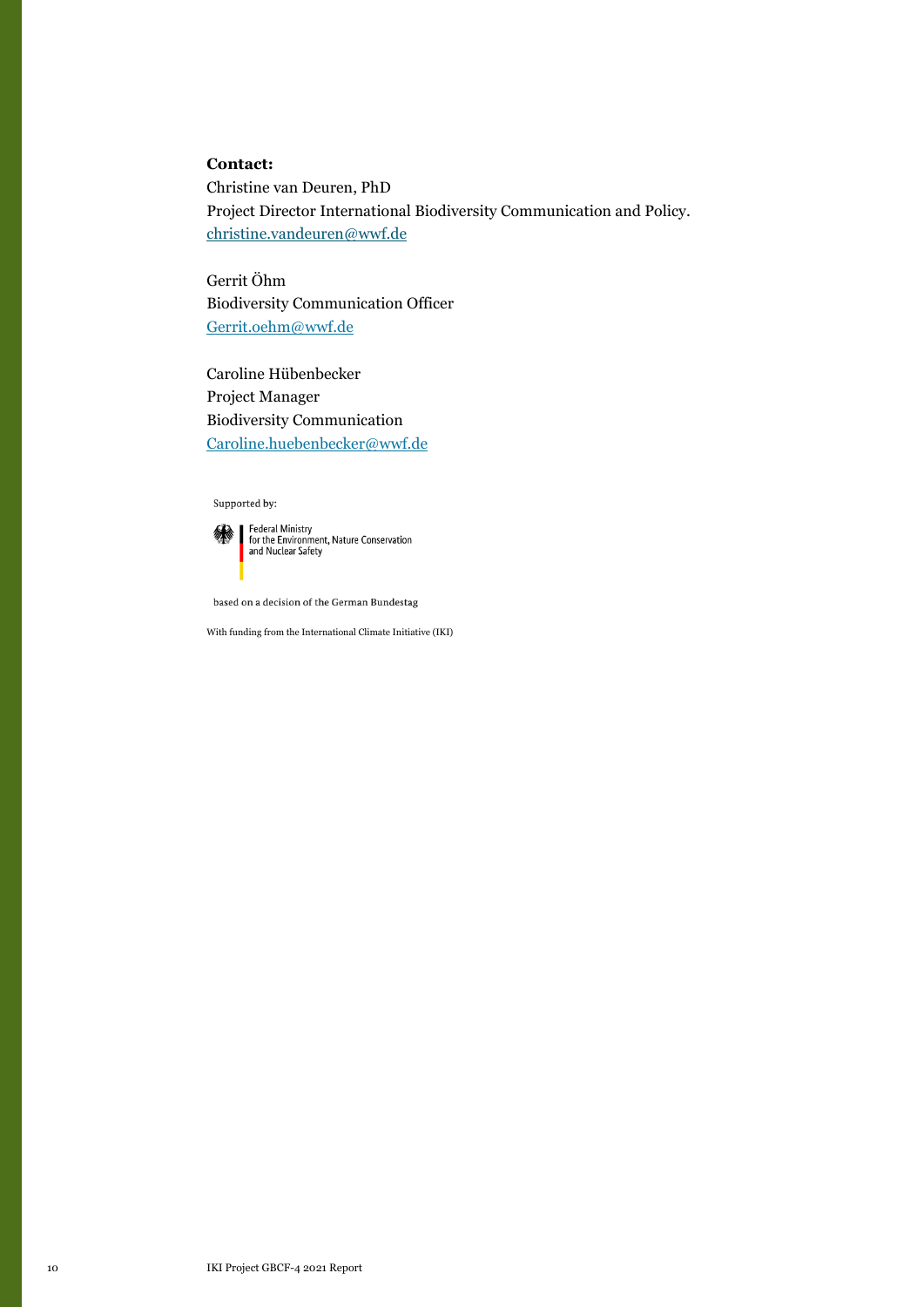# Annexes

# 1. Agenda

| <b>Items</b>                                                                                        | <b>Objectives</b>                                                                                                            |  |
|-----------------------------------------------------------------------------------------------------|------------------------------------------------------------------------------------------------------------------------------|--|
|                                                                                                     | 22.11.2021 Monday                                                                                                            |  |
| Day 1: Evaluation of campaigns/products                                                             |                                                                                                                              |  |
| Welcome and introduction                                                                            | Topic 1: Welcome and brief introduction to the                                                                               |  |
| Moderation: David Ainsworth, CBD                                                                    | practicalities and objectives of the GBCF-4                                                                                  |  |
|                                                                                                     |                                                                                                                              |  |
| Introduction to the topic of Day 1:                                                                 | Status quo Momentum (financial, political, social)                                                                           |  |
| Overall sense of the momentum built to<br>date for the biodiversity agenda including,<br>inter alia | Status quo Aggregator tool                                                                                                   |  |
|                                                                                                     | In a question session, participants were asked about                                                                         |  |
| Moderation: David Ainsworth, CBD<br><b>Hashtag Uptake: Gilles and Michelle</b><br>Hahn-Baker        | directions they wish to take this.                                                                                           |  |
| Session on practice campaigns/activities                                                            | Topic 2: To influence and guide 2022 communications                                                                          |  |
| that have supported the Aichi 1                                                                     | planning and the CBD Communications Strategy                                                                                 |  |
| Communications target                                                                               | <b>Session 1:</b>                                                                                                            |  |
| Moderator: Christine van Deuren, WWF                                                                | Roadmap for youth engagement in the post-2020<br><b>GBF</b>                                                                  |  |
|                                                                                                     | Led by Swetha Stotrabhashyam, GYBN                                                                                           |  |
| Facilitator: Mateusz Banski CBD                                                                     | <b>Session 2: How to catalyze business leadership</b><br>to drive policy ambition on nature                                  |  |
| Note-takers: CBD Note-taker / Gerrit +                                                              | Led by Lucy Coast, Business for Nature                                                                                       |  |
| Donna                                                                                               | <b>Session 3: Engagement with IPLCs and</b>                                                                                  |  |
|                                                                                                     | knowledge sharing with                                                                                                       |  |
|                                                                                                     | offline communities<br>Led by Tom Dixon, Forest Peoples Programme                                                            |  |
|                                                                                                     |                                                                                                                              |  |
|                                                                                                     | <b>Session 4: Assessing Awareness for Biodiversity</b><br>Led by Dr. Andreas Mues, Federal Agency for Nature<br>Conservation |  |
| Presentation of the CBD Comms Strategy<br>Document, its use $\&$                                    | Topic 3: Final chance to review and refine strategy<br>before it is submitted into GBF process on 30th Nov                   |  |
| submission process, changes and updates                                                             | 2021                                                                                                                         |  |
| made to the CBD Communication Strategy<br>designed to guide                                         |                                                                                                                              |  |
| the parties on their approach to                                                                    |                                                                                                                              |  |
| biodiversity communications over the<br>coming decade                                               |                                                                                                                              |  |
|                                                                                                     |                                                                                                                              |  |
| Moderator: David Ainsworth, CBD                                                                     |                                                                                                                              |  |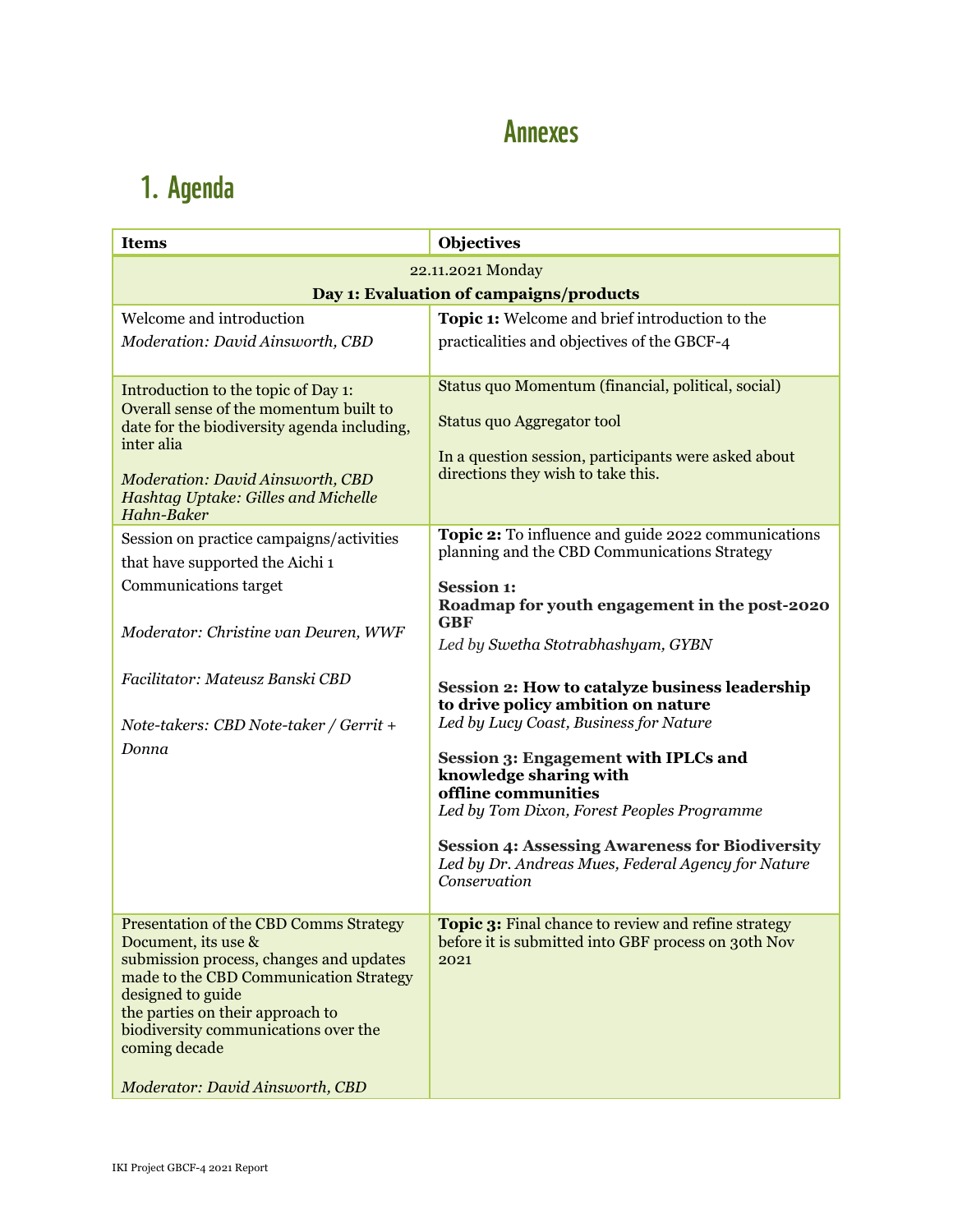| Note-takers: CBD Note-taker / Gerrit Öhm<br>and Donna Rankin                                                                                     |                                                                                                                                                                                                                                                                                                                                                                                                                                                                                                                                                                                                                                                                                                                                                                                                                                                                                                                                                                                                |  |
|--------------------------------------------------------------------------------------------------------------------------------------------------|------------------------------------------------------------------------------------------------------------------------------------------------------------------------------------------------------------------------------------------------------------------------------------------------------------------------------------------------------------------------------------------------------------------------------------------------------------------------------------------------------------------------------------------------------------------------------------------------------------------------------------------------------------------------------------------------------------------------------------------------------------------------------------------------------------------------------------------------------------------------------------------------------------------------------------------------------------------------------------------------|--|
| Review and wrap up of day 1                                                                                                                      |                                                                                                                                                                                                                                                                                                                                                                                                                                                                                                                                                                                                                                                                                                                                                                                                                                                                                                                                                                                                |  |
| 23.11.2021 Tuesday                                                                                                                               |                                                                                                                                                                                                                                                                                                                                                                                                                                                                                                                                                                                                                                                                                                                                                                                                                                                                                                                                                                                                |  |
| Day 2: Assessment of Aichi Target 1                                                                                                              |                                                                                                                                                                                                                                                                                                                                                                                                                                                                                                                                                                                                                                                                                                                                                                                                                                                                                                                                                                                                |  |
| Recap of Day 1 and Setup of Day 2                                                                                                                | Topic 1: Brief reflections on the first day of the GBCF                                                                                                                                                                                                                                                                                                                                                                                                                                                                                                                                                                                                                                                                                                                                                                                                                                                                                                                                        |  |
| Moderator: David Ainsworth, CBD                                                                                                                  | (CBD)                                                                                                                                                                                                                                                                                                                                                                                                                                                                                                                                                                                                                                                                                                                                                                                                                                                                                                                                                                                          |  |
| Share and review plans for key lead-up<br>events to CoP15 Part 2<br>Moderator: Andrea Morales, GYBN and<br>Tanja Franotovic, European Commission | Topic 2: Inform flotilla members of each other's plans<br>and consider how they can all work for maximum impact<br>towards CoP <sub>15</sub>                                                                                                                                                                                                                                                                                                                                                                                                                                                                                                                                                                                                                                                                                                                                                                                                                                                   |  |
| Note-takers: CBD Note-taker / Gerrit +<br>Christine                                                                                              | Session 1: Leaders Pledge / Nature Positive work +<br>CoP26 momentum<br>Led by Jo Benn, TNC and Scott Edwards, WWF Int<br>Session 2: UNEP plans with highlighted challenges,<br>opportunities and solutions connected to each of the<br>milestones under the 4 goals outlined in the post-2020<br>Global Biodiversity Framework<br>Led by Michael Alexander, UNEP<br><b>Session 3: Reshaping our future through</b><br>CitiesWithNature<br>Led by Michelle Preen & Thea Buckle, ICLEI Cities<br><b>Biodiversity Centre</b><br>Session 4: Earth Hour + CBD CoP PR stunt idea<br>Led by Donna Rankin, WWF International<br><b>Session 5:</b> #TheGreenTrack and #stopthesame<br>Led by Kevin Lunzalu, GYBN<br><b>Session 6:</b> Oceans work "From Paris to Palau to<br>Portugal"<br>Led by Justin Kenney, UN Foundation<br>Session 7: The Geneva meetings in January.<br>Review of the agenda and identification of the<br>communications opportunity<br>Led by David Ainsworth, CBD Secretariat |  |
| Discussion of next steps<br>Moderator: David Ainsworth, CBD                                                                                      | <b>Topic 3:</b> Next steps going forward (CBD).                                                                                                                                                                                                                                                                                                                                                                                                                                                                                                                                                                                                                                                                                                                                                                                                                                                                                                                                                |  |
| Secretariat                                                                                                                                      |                                                                                                                                                                                                                                                                                                                                                                                                                                                                                                                                                                                                                                                                                                                                                                                                                                                                                                                                                                                                |  |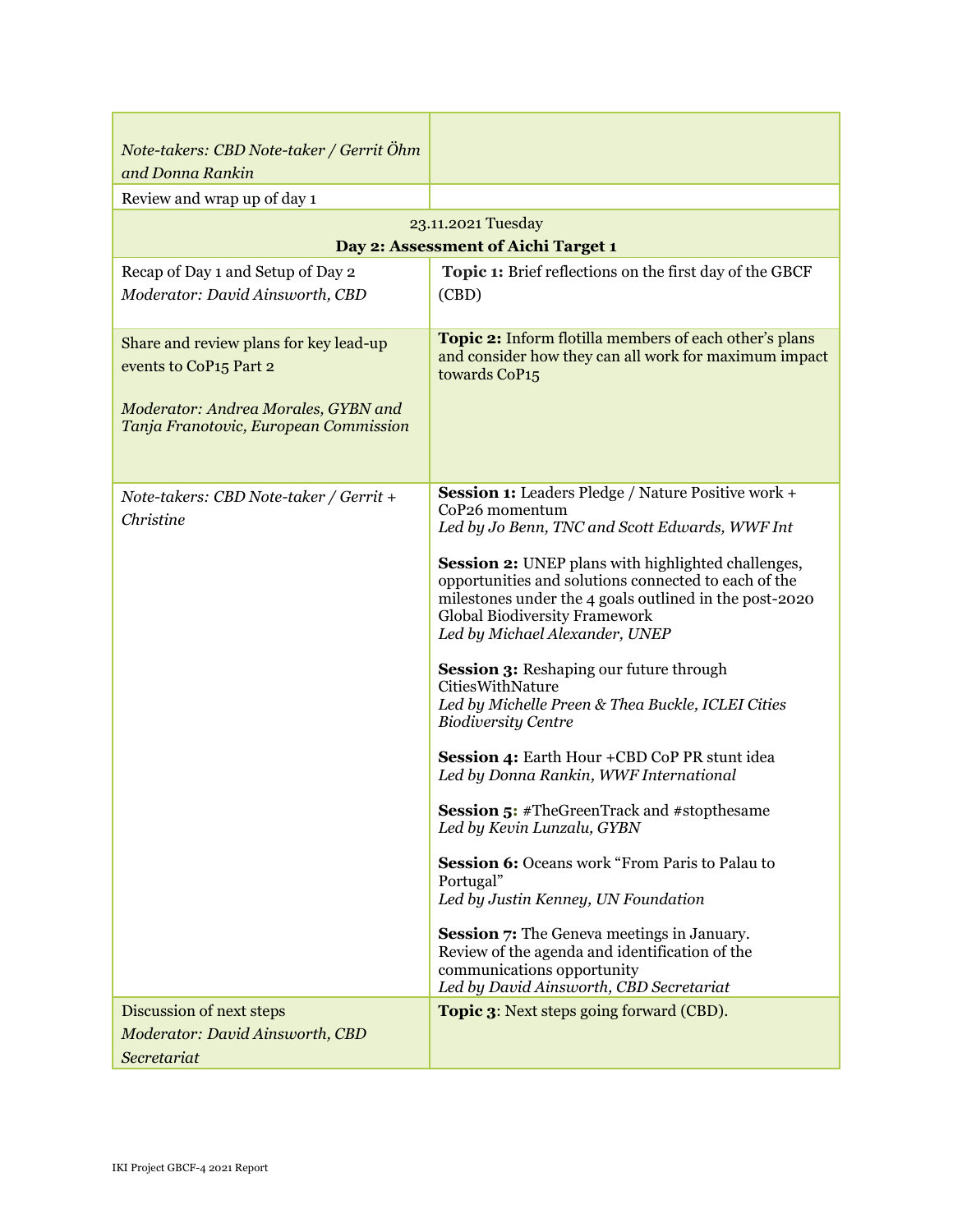# 2. Participants

 people attended the Forum (including 4 organizers from WWF and CBD). people attended both days. people attended day 1. people attended day 2.

# **Organizers**

| <b>WWF</b>           | <b>CBD</b> Secretariat |
|----------------------|------------------------|
| Christine van Deuren | David Ainsworth        |
| <b>Donna Rankin</b>  |                        |
| Gerrit Öhm           |                        |
|                      |                        |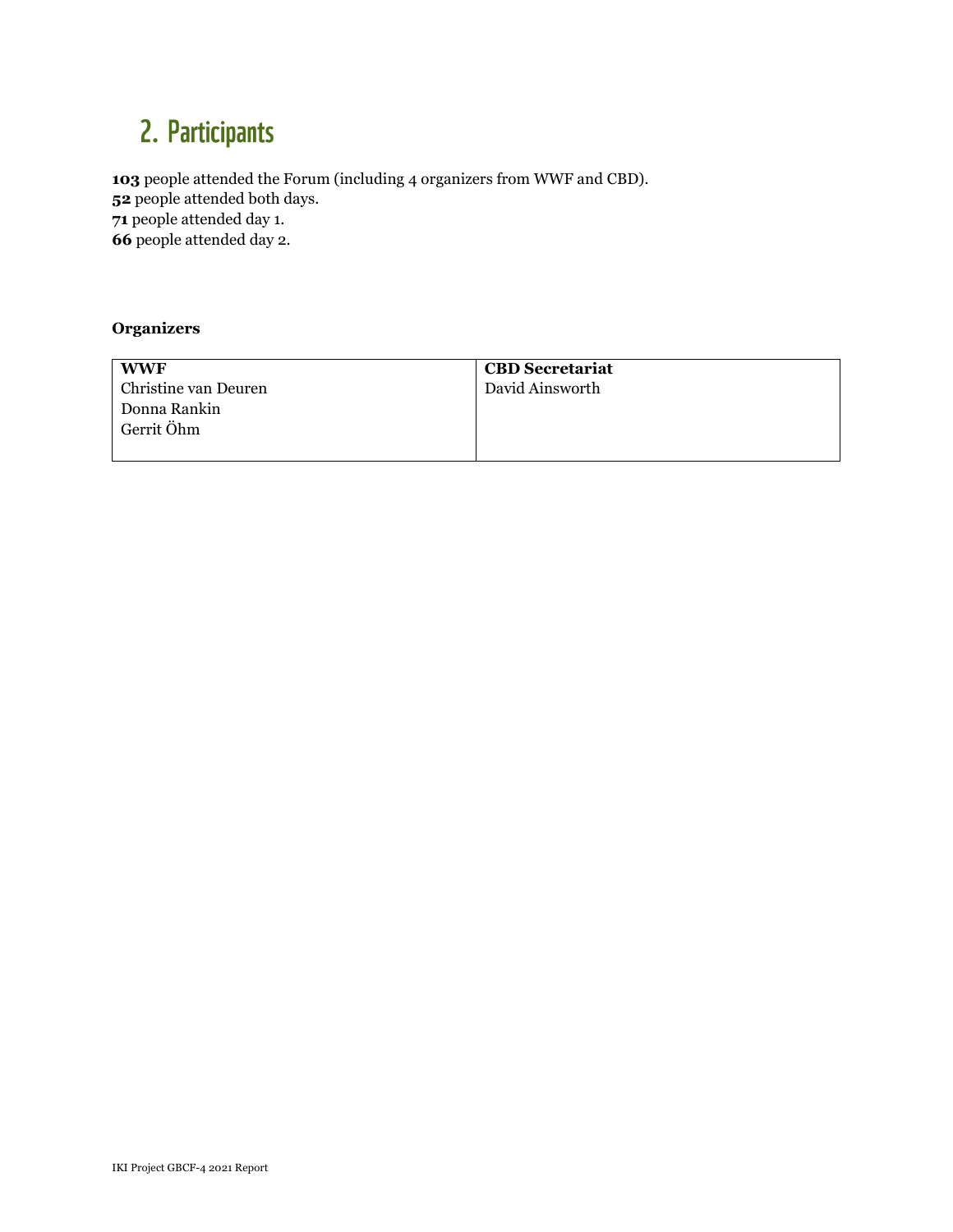### **Participants on both days (52):**

Abbie Pearce (TRAFFIC) Aisha Shahbaz Alexandre Rafalovitch (CBD) Andreas Mues Arianna Flores Corral Audrey Timm Carly Siege Caroline Hübenbecker (WWF) Christabel Clark (FAO) Christina van Deuren (WWF) Corinne Brunois Dan Shepard Danielle Shaw David Ainsworth (CBD) David Thomas (Capitals Coalition) Donna Rankin (WWF) Elisa Mannes Frances Jenner (FPP) Gemma Bowkock (Capitals Coalition) Gavrielle Kirk-Cohen (WAZA) Gerrit Öhm (WWF) Gilles Doignon (EC) Ingrid Coetzee (ICLEI CBC) Jean Francois Desmarais Johan Hedlund Johanna Benn

Johanna Riege Justin Kenney (CI) Justine Lancelin Kasia Popiolek (IPBES) Laura Fuller Liliana Medina Toro (CEC) Lucy Manoel Giffoni (UNESCO) Marie Touchon (ICRI) Mateusz Banski Michael Alexander (UNEP) Michelle Hahn-Baker Michelle Preen (ICLEI CBC) Nelly Noelle Kumpel Scott Edwards (WWF) Sean Southey Sophie Hall (Ramsar) Swetha Stotra Bhashyam (GYBN) Tamara Richards Terry Collins Thea Buckle (ICLEI) Tobias Dierks (GIZ) Tom Dixon (FPP) Will Richard (IUCN) Yose Cormier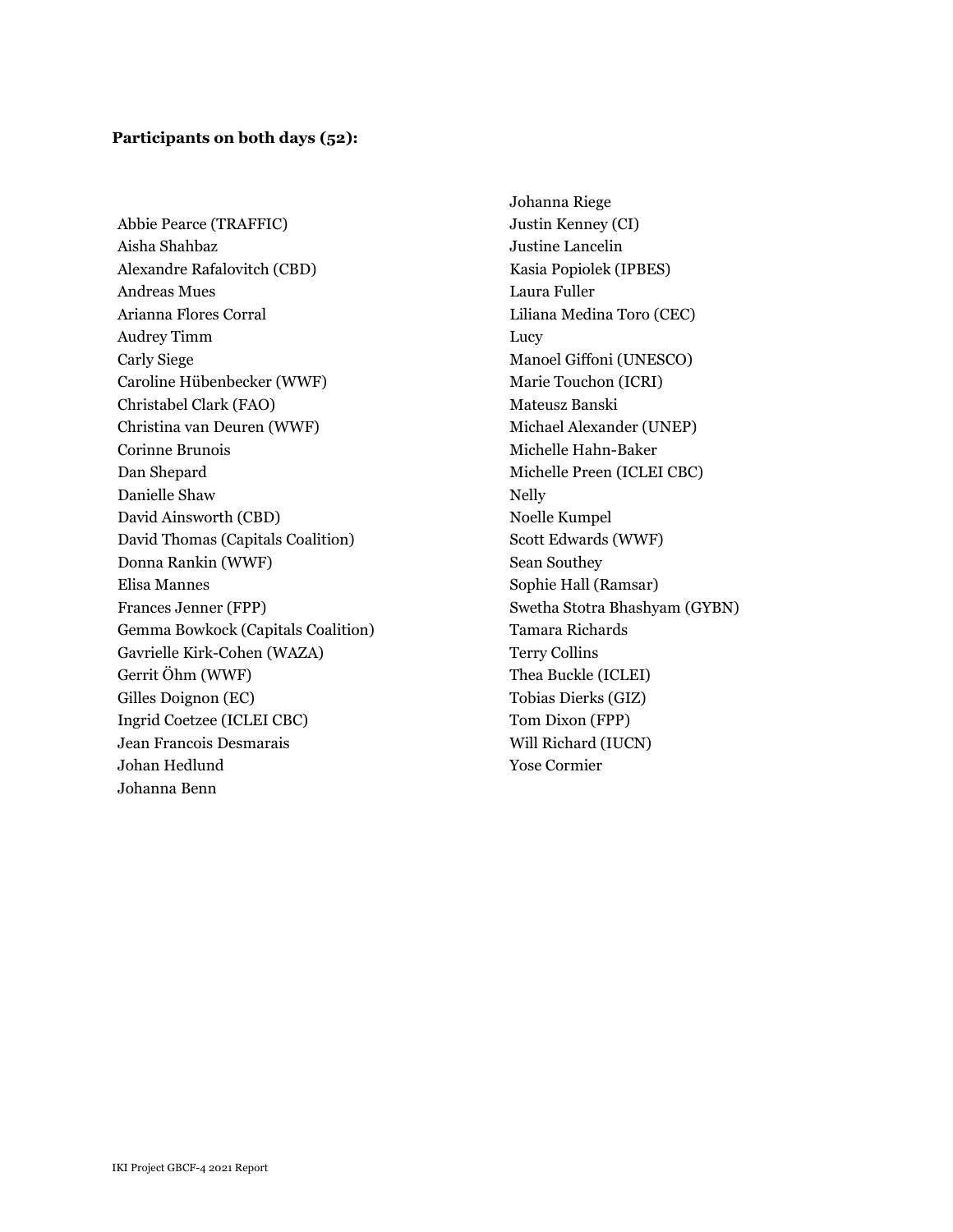# **Participants on day 1 (71):**

David Ainsworth, CBD Abbie Pearce Aisha Shabaz Alexandre Rafalovitch (CBD) Andrea Chavarri (GLF) Andreas Mues Arianna Flores Corral Audrey Timm Carly Siege Caroline Hübenbecker (WWF) Cecilia Antonini Christabel Clark Christian Schwarzer (GYBN) Christine van Deuren (WWF) Corinne Brunois Dan Shepard Danielle Shaw David Thomas (Capitals Coalition) Denise Martinez Breto Donna Rankin (WWF) Elisa Mannes Emily Corcoran Eva Gurria Frances Jenner FPP Gavrielle Kirk-Cohen (WAZA) Gemma Bowcock (Capitals Coalition) Gerrit Öhm (WWF) Gilles Doignon (DG ENV) Indigo Janka Ingrid Coetzee (ICLEI CBC) Jean Francois Desmarais Jessica Brown Joana Benn Johan Hedlund Johann Doll (GIZ)

Johanna Riege Justin Kenney (CI) Justine Lancelin Kasia Popiolek (IPBES) Laura Cenge Laura Fuller Liliana Medina Toro (CEC - IUCN Commission on Education and Communication) **Lucy** Manoel Giffoni (UNESCO) Marco Vollmar (WWF) Marie Touchon (ICRI) Mateusz Banski Mathilde Hourticq Melissa Metthews (TRAFFIC) Michael Alexander (UNEP) Michael Storey (IUCN) Michelle Hahn-Baker Michelle Preen (ICLEI CBC) Miranda Davies Nelly Noelle Kumpel Rachel Gartner Rob Spaull (IPBES) Sara Guiliani Scott Edwards (WWF) Sean Southey Sophie Hall (Ramsar) Swetha Stotra Bhashyam (GYBN) Tamara Richards Terry Collins Thea Buckle (ICLEI) Tom Dallison (ICRI) Tobias Dierks (GIZ) Tom Dixon (FPP) Will Richard (IUCN) Yose Cormier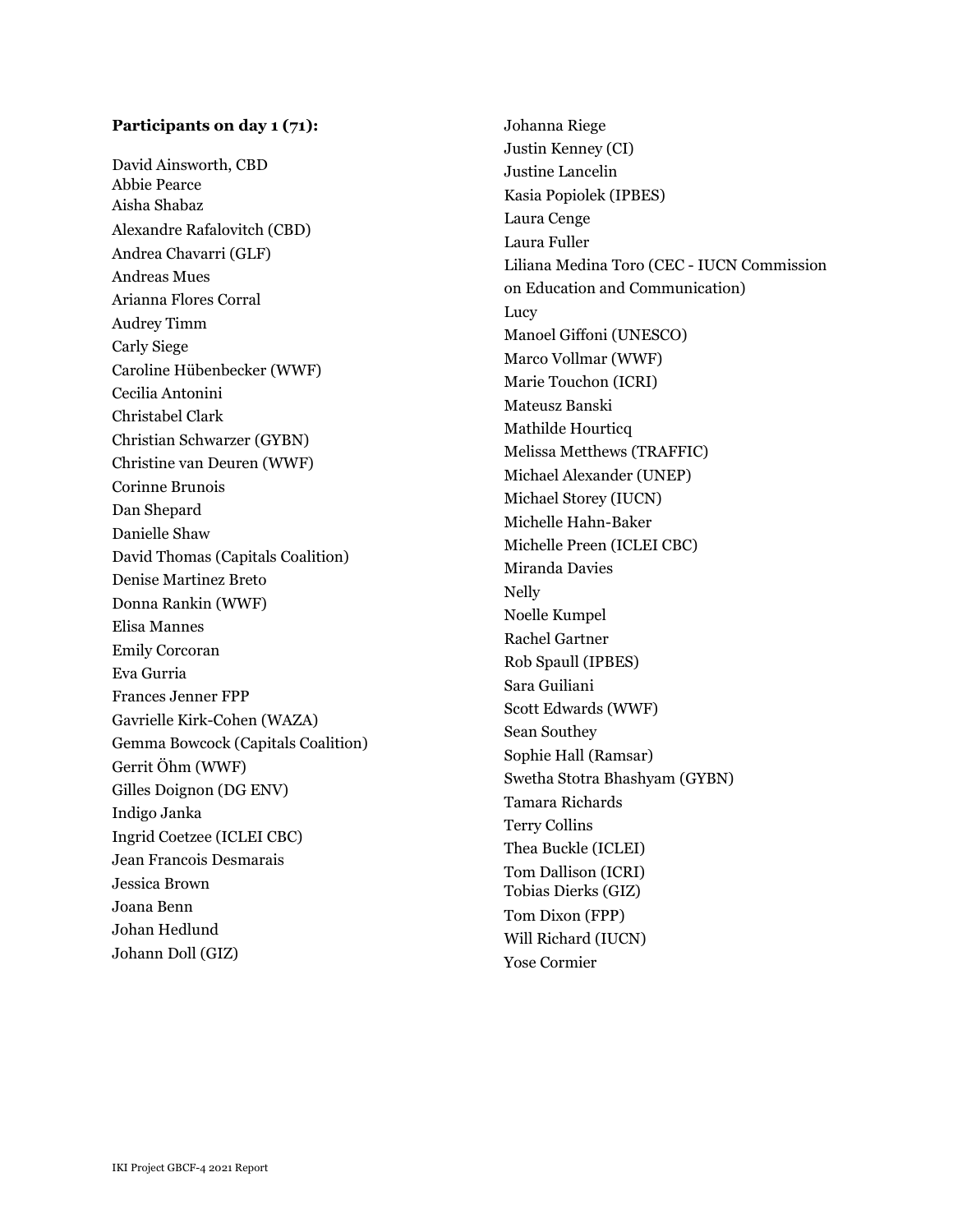# **Participant on day 2 (66):**

Abbie Pearce (TRAFFIC) Andrea Morales (GYBN) Andreas Mues Afshaan Shafi Aisha Shahbaz Alexandre Rafalovitch (CBD) Arianna Flores Corral Audrey Timm Burness Communications Carly Siege Caroline Hübenbecker (WWF) Cecilia Antonini Christabel Clark (FAO) Christina van Deuren (WWF) Corinne Brunois Dan Shepard Danielle Shaw David Ainsworth (CBD) David Thomas (Capitals Coalition) Donna Rankin (WWF) Dora Alvarez Elisa Mannes Frances Jenner (FPP) Franziska Bäckemo (WWF) Gavrielle Kirk-Cohen (WAZA) Gemma Bowkock (Capitals Coalition) Georgie O Farrill (CEC) Gerrit Öhm (WWF) Gilles Doignon (EC) Ingrid Coetzee (ICLEI CBC) Jean Francois Desmarais Jelke Brandehof (Eurosite) Johanna Benn

Johan Hedlund Johanna Riege Justin Kenney (CI) Justine Lancelin Kasia Popiolek (IPBES) Kevin Lunzalu Laura Fuller Lilah Gaafar Liliana Medina Toro (CEC) Lucy Maggy Fox Mateusz Banski Manoel Giffoni (UNESCO) Marie Touchon (ICRI) Michael Alexander (UNEP) Michelle Hahn-Baker Michelle Preen (ICLEI CBC) Nelly Noelle Kumpel Patrick Tonissen (CEC) Scott Edwards (WWF) Sean Southey Sophie Hall (Ramsar) Susan Tonassi Swetha Stotra Bhashyam (GYBN) Tamara Richards Tanja (DG ENV, EC) Terry Collins Thea Buckle (ICLEI) Tobias Dierks (GIZ) Tom Dixon (FPP) Will Richard (IUCN) Yose Cormier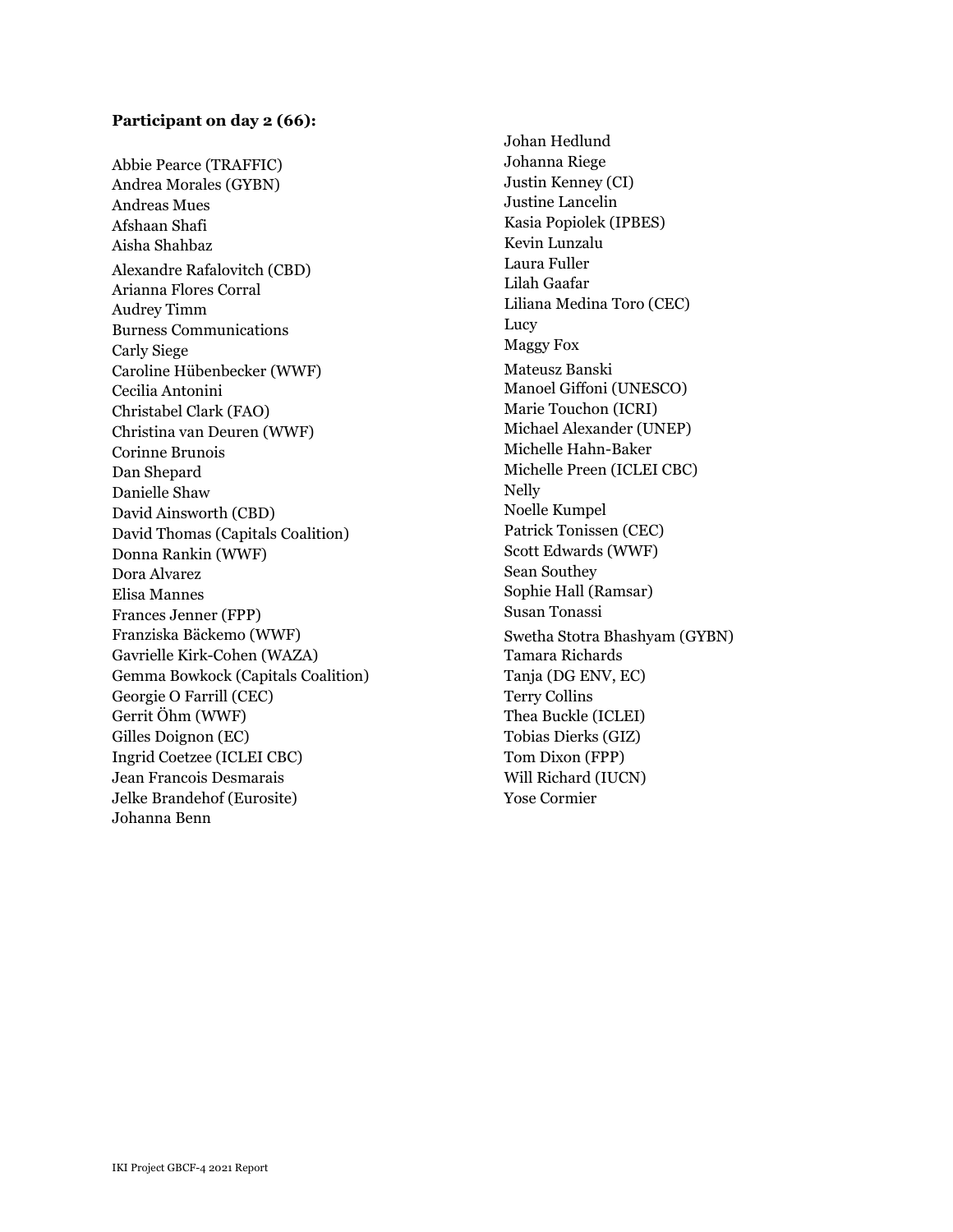

# <sup>~</sup>**WWF** 3. Plenary chat

#### **GBCF4 - Day 1**

11:18 PM Corinne Brunois to Everyone For coalitions: Should we add the Deforestation one from last COP26 - esp if other countries listed?

11:21 PM Donna Rankin (WWF) to Everyone Is there a website/document Corinne do you know? Where they list out the countries who commited?

11:22 PM Rob Spaull (IPBES) to Everyone <https://ukcop26.org/glasgow-leaders-declaration-on-forests-and-land-use/>

11:22 PM Corinne Brunois to Everyone through UNFCCC?

[Michelle starts her presentation]

11:23 PM Rob Spaull (IPBES) to Everyone But again a warning against characterising this as a commitment to end deforestation the nuance vs. net zero forest loss is important

11:23 PM Donna Rankin (WWF) to Everyone Thank you Rob - we can add it to the aggregator

11:23 PM Gilles Doignon DG ENV to Everyone will comment this<https://keyhole.co/>

11:26 PM Donna Rankin (WWF) to Everyone I suspect it also got used more in China?

11:40 PM Doll, Johanna GIZ to Everyone Just a comment: I always struggle with longer hashtags - especially on Twitter because of the space limitation there.

11:40 PM Gilles Doignon DG ENV to Everyone we know but it works! also the concept of "biodiversity" understood more and more

11:41 PM Gilles Doignon DG ENV to Everyone Michelle, you can add the translations of #ForNature (FR ES PT etc)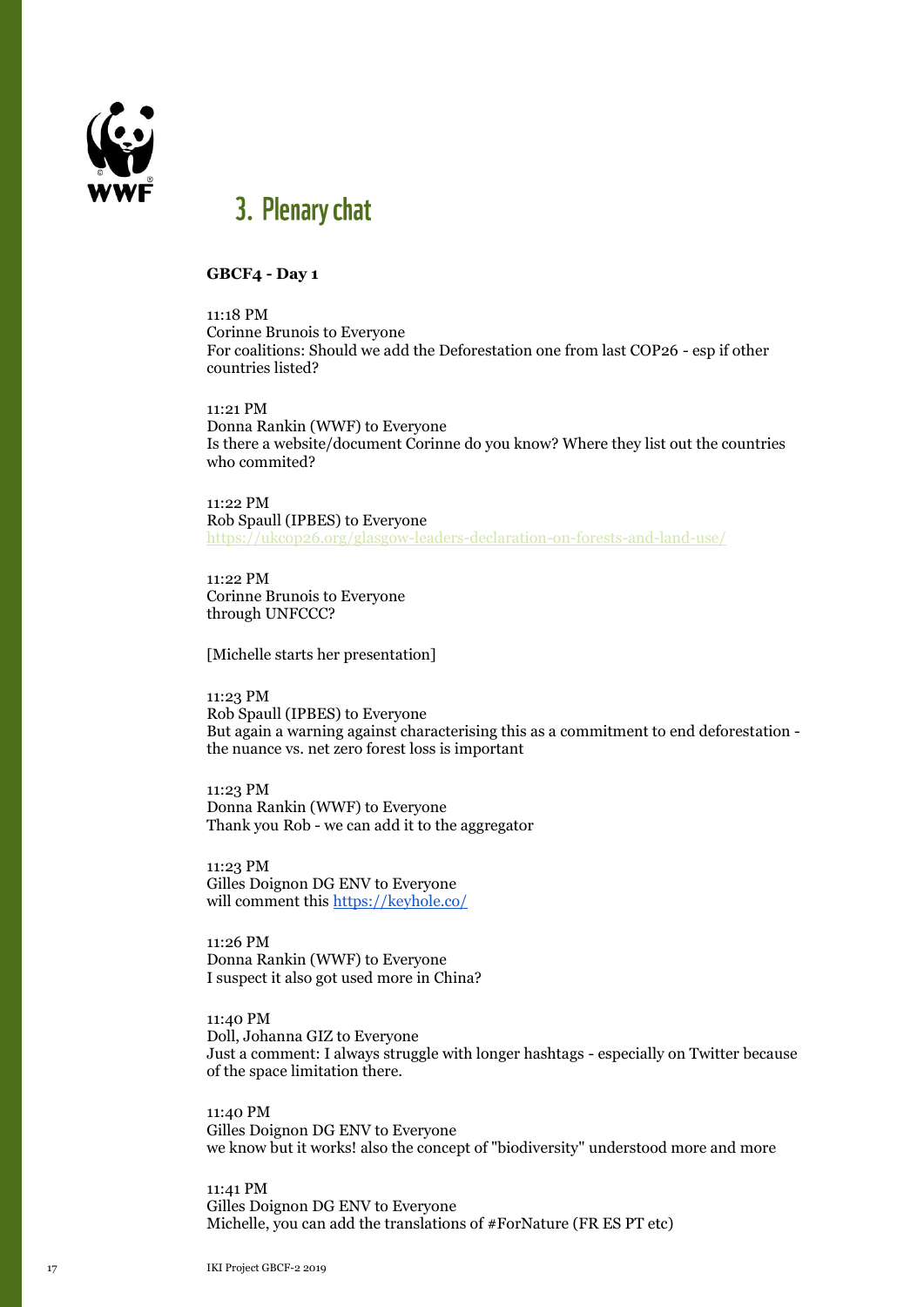11:41 PM Dierks, Tobias GIZ to Everyone Think about so-called micro and mezzo influencers. Lower numbers and thus more committed audience.

### 11:43 PM

Donna Rankin (WWF) to Everyone we always lack the tracking of non-English hashtags - be good to address this in discussions

11:47 PM Doll, Johanna GIZ to Everyone Have you thought about sending out tweets at the CBD also in other languages than English?

#### 11:47 PM

Gilles Doignon DG ENV to Everyone social media only tip of iceberg and no twitter/facebook/Instagram/Linkedin in China: we need to focus first on press, tv, radio

11:48 PM Arianna Flores Corral to Everyone TikTok?

11:48 PM Mirko Montuori to Everyone Weibo, WeChat could be used too - FAO works on these channels and is looking for contents to be shared.

11:48 PM Gilles Doignon DG ENV to Everyone good news is that India joined High Ambition Coalition for nature!

11:49 PM Tom Dixon (FPP) to Everyone A good point on influencers, and indeed the UK govt has done several policy u-turns this year alone due to influencers!

#### 11:49 PM

Rob Spaull (IPBES) to Everyone Do the Meltwater metrics include or exclude print media? Many/most MW accounts are online coverage only and it might be worth looking at the extra costs to extend the monitoring to include print too

11:49 PM

Arianna Flores Corral to Everyone CBD is working with a lot of micro influencers for their Instagram takeovers....maybe we can also start with a database?

#### 11:50 PM

Joanna Benn to Everyone seems we need to track the greatest influencers from CoP26 particularly on the nature track/action and then create a short list of ones that can help with the CBD too

11:50 PM Andreas Mues to Everyone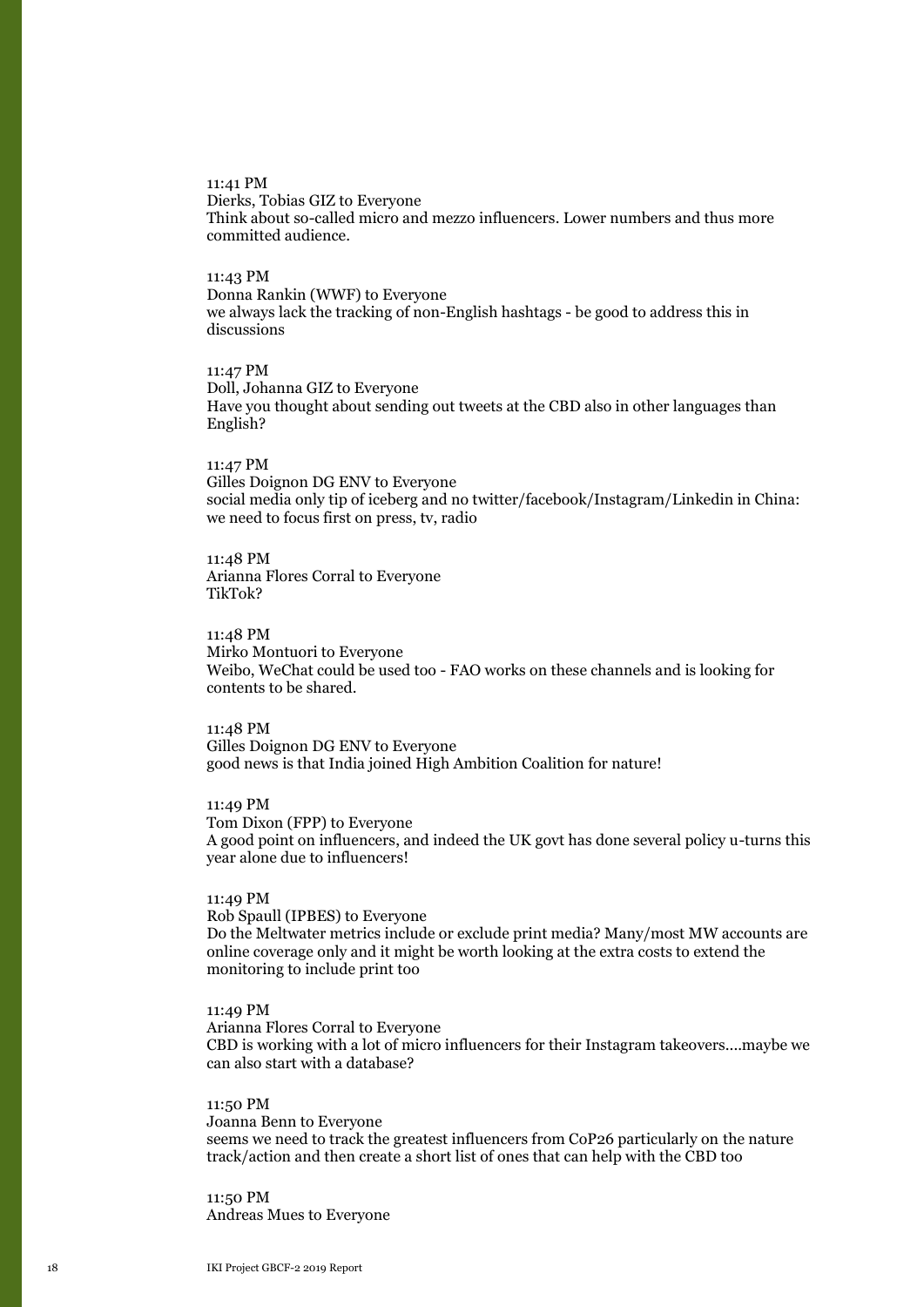### <https://journals.plos.org/plosone/article?id=10.1371/journal.pone.0159885> Big Data

Sensors of Organic Advocacy: The Case of Leonardo DiCaprio and Climate Change Eric C. Leas ,Benjamin M. Althouse,Mark Dredze,Nick Obradovich,James H. Fowler,Seth M. Noar,Jon-Patrick Allem

11:50 PM Arianna Flores Corral to Everyone So we can mobilize some whenever necessary?

#### 11:50 PM

michelle hahn-baker to Everyone We do have a list of everyone who has done an IG takeover for us. I'm happy to make this available and it might be useful for identifying influencers

#### 11:52 PM

Manoel Giffoni (UNESCO) to Everyone One of our most successful posts in UNESCO concerning Biodiversity has been a photo o Angelina Jolie in the framework of the Women for Beens project, in partnership with Guerlain

#### 11:52 PM Manoel Giffoni (UNESCO) to Everyone As we are talking about cosmetics and influencers

11:52 PM

Tom Dixon (FPP) to Everyone And how did the climate movement get one of the world's foremost proponents of biodiversity - David Atteborough!

#### 11:53 PM

Mirko Montuori to Everyone For influencers, it would be great to put together a policy, consistent with current UN guidelines. Happy to discuss this along with other FAO colleagues if deemed relevant.

11:54 PM Lucy to Everyone Also if we're trying to get more reach in other countries, we should look at influencers by region/country too

11:54 PM Arianna Flores Corral to Everyone Mirko, can you share those guidelines?

#### 11:55 PM

Joanna Benn to Everyone

my point is exactly that - there are spreadsheets of influencers pulled together for all the nature commitments from numerous orgs - including attenborough - the key will be the narrative from CoP to CoP... and how they build

#### 11:56 PM

Rob Spaull (IPBES) to Everyone

Influencers (at all levels) are excellent amplifiers of course - but part of our work on this needs to look at associated risks as well. One of these is that influencers quite often miss nuances or outright get the science/messaging wrong (Greta is actually a good case in point)

11:56 PM Dierks, Tobias GIZ to Everyone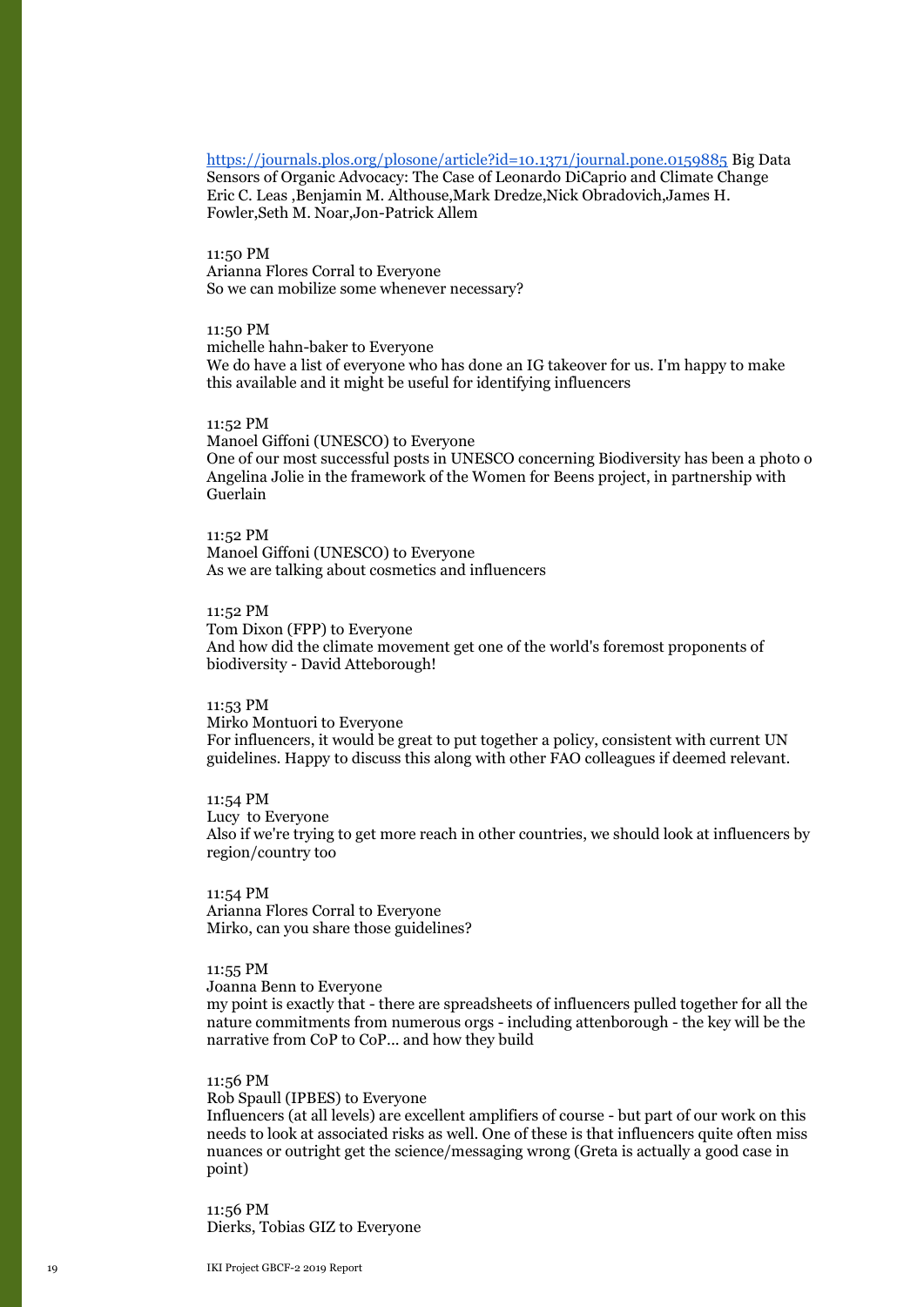@Tom Well, I gave an example regarding influencers - focusing on those that are directly related to the "everyday people" and their way of life. Explicitly those not already engaged in the field of biodiversity. Sir Atteborough has always been a media person, since decades with a focus on environment/nature.

#### 11:57 PM

Mirko Montuori to Everyone

I do not have access to the UN guidelines, but FAO recently reviewed theirs based on the UN ones. I will check with colleagues and get back to you via David.

#### 11:57 PM

Gilles Doignon DG ENV to Everyone exactly Joanna, for CoP26 aficionados, narrative could be we need successful CoP15 now, before CoP27

#### 12:00 AM

Arianna Flores Corral to Everyone Thanks Mirko! And agree with Rob! That is why I think it would be a good exercise to start with a database with influencers that could amplify our type of work. One example for Instagram...filmmakers that also have a scientific background....

### 12:00 AM

Corinne Brunois to Everyone If we want to mainstreaming, we need to push for de-siloing and converging...?!?

#### 12:07 AM

Gerrit Öhm, WWF Germany to Everyone https://www.menti.com/dtd6f9wjwf

#### 12:07 AM

Dierks, Tobias GIZ to Everyone @arianna - exactly. Any campaign involving influencers needs a careful assessment of influencers. In particular when talking about those not being "Greta" or "Sir Attenborough".

#### 12:09 AM

Rob Spaull (IPBES) to Everyone

@Tobias - mostly agreed but there are organisations on the Flotilla that cannot easily afford to miss the nuances - imagine for a moment the ramifications for CBD secretariat if associated with an influencer that drives a massively engaging message on the importance of a single apex target for BD of 30x30 (for instance) - or someone who chooses to drive the message that science says we are in the middle of the 6th mass global extinction (which it does not). The point being that simplification does help mobilization but sometimes at the cost of credibility

#### 12:11 AM

Arianna Flores Corral to Everyone

Agree @Dierks :)! That is why if any of us has good experience with some influencers, we should share. Then we can be sure - or as sure as we can be- that we won't get someone like Rob's example :P

#### 12:18 AM

Dierks, Tobias GIZ to Everyone

@Rob, unfortunately I got to go. Yes, I am aware of these reputation challenges. Without any doubt. I guess, the influencers I am talking about are more "useful" for on-theground campaigns. Either way, careful assessment is crucial.

#### 12:20 AM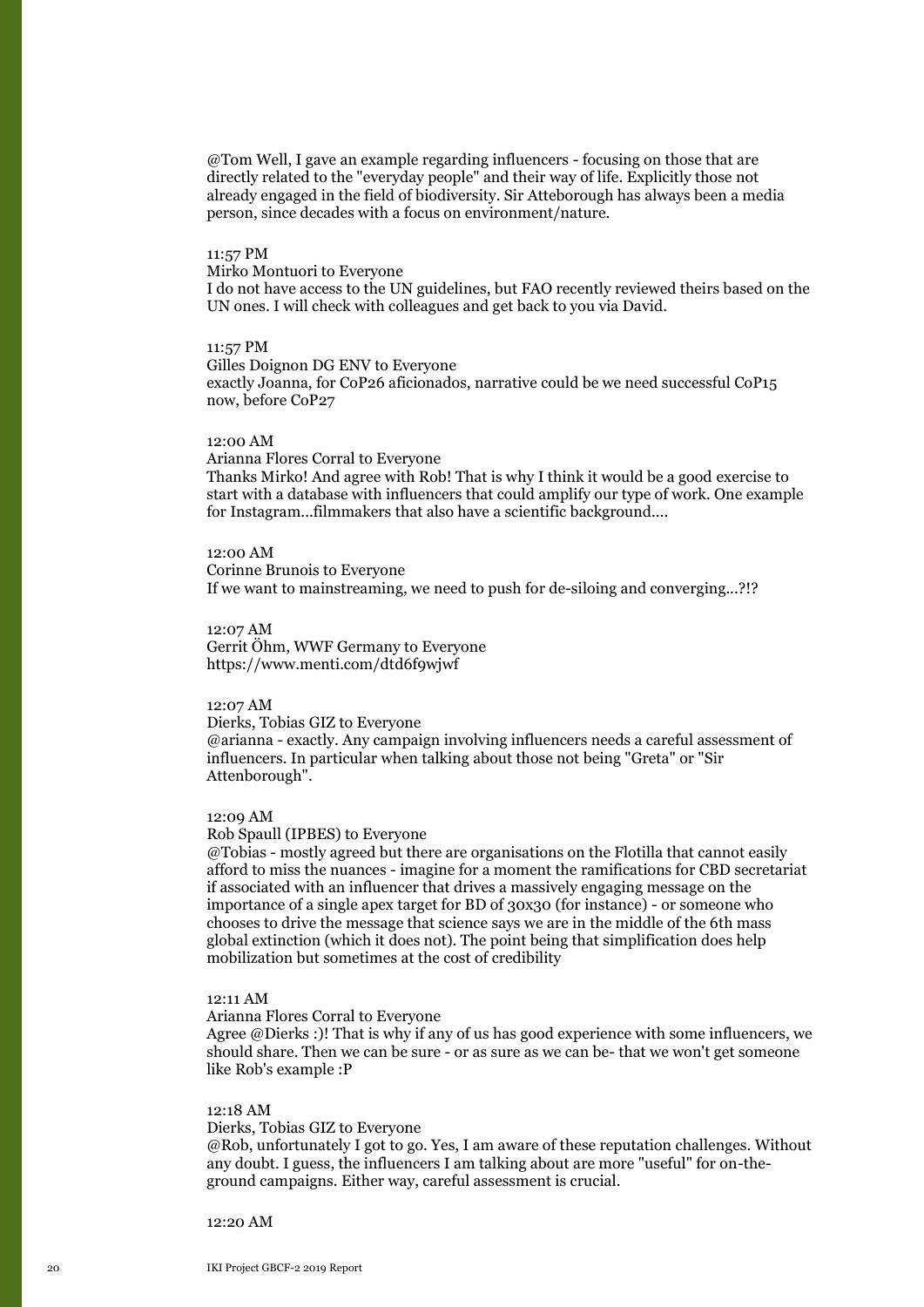Corinne Brunois to Everyone How to get these companies and CEOs to also engage/mobilise their employees and clients to join other more individuals coalitions (Voice for the planet, youth manifesto...)? Could it be possible?

12:22 AM Donna Rankin (WWF) to Everyone Maybe we could create an easily accessible "fact bank" for influencers (easier said than done I am sure)?

12:25 AM Gilles Doignon DG ENV to Everyone #BusinessNatureSummit 30 non/1 dec <https://twitter.com/BfNCoalition/status/1453693232378957825>

### 12:26 AM

Gerrit Öhm, WWF Germany to Everyone <https://www.menti.com/ajq2g7bzpu/0>

12:26 AM Lucy to Everyone Here is our consultation: [https://www.businessfornature.org/news/business-policy](https://www.businessfornature.org/news/business-policy-consultation-2021)[consultation-2021](https://www.businessfornature.org/news/business-policy-consultation-2021) It is aimed at business but we'd be happy for you to complete it - no need to answer all questions if you don't want to

12:28 AM Tamara Richards to Everyone How are you linking with work of CBD business programme?

12:31 AM Joanna Benn to Everyone would love to see that - re plans for OEWG and what others are planning

12:31 AM Doll, Johanna GIZ to Everyone You can register here for the European Business and Nature Summit: [https://ec.europa.eu/environment/biodiversity/business/ebns/index\\_en.htm](https://ec.europa.eu/environment/biodiversity/business/ebns/index_en.htm)

--BREAK--

12:45 AM Arianna Flores Corral to Everyone Are we getting the PPTs? :)

12:49 AM Christine van Deuren, WWF to Everyone getting the permission by the panellist, we will share the ppts

12:50 AM Justin Kenney (CI) to Everyone The 80% number is used a lot. What is more a more accurate number? 12:54 AM Rob Spaull (IPBES) to Everyone At least a quarter of the global land area is traditionally owned, managed, used or occupied by indigenous peoples. These areas include approximately 35 per cent of the area that is formally protected, and approximately 35 per cent of all remaining terrestrial areas with very low human intervention.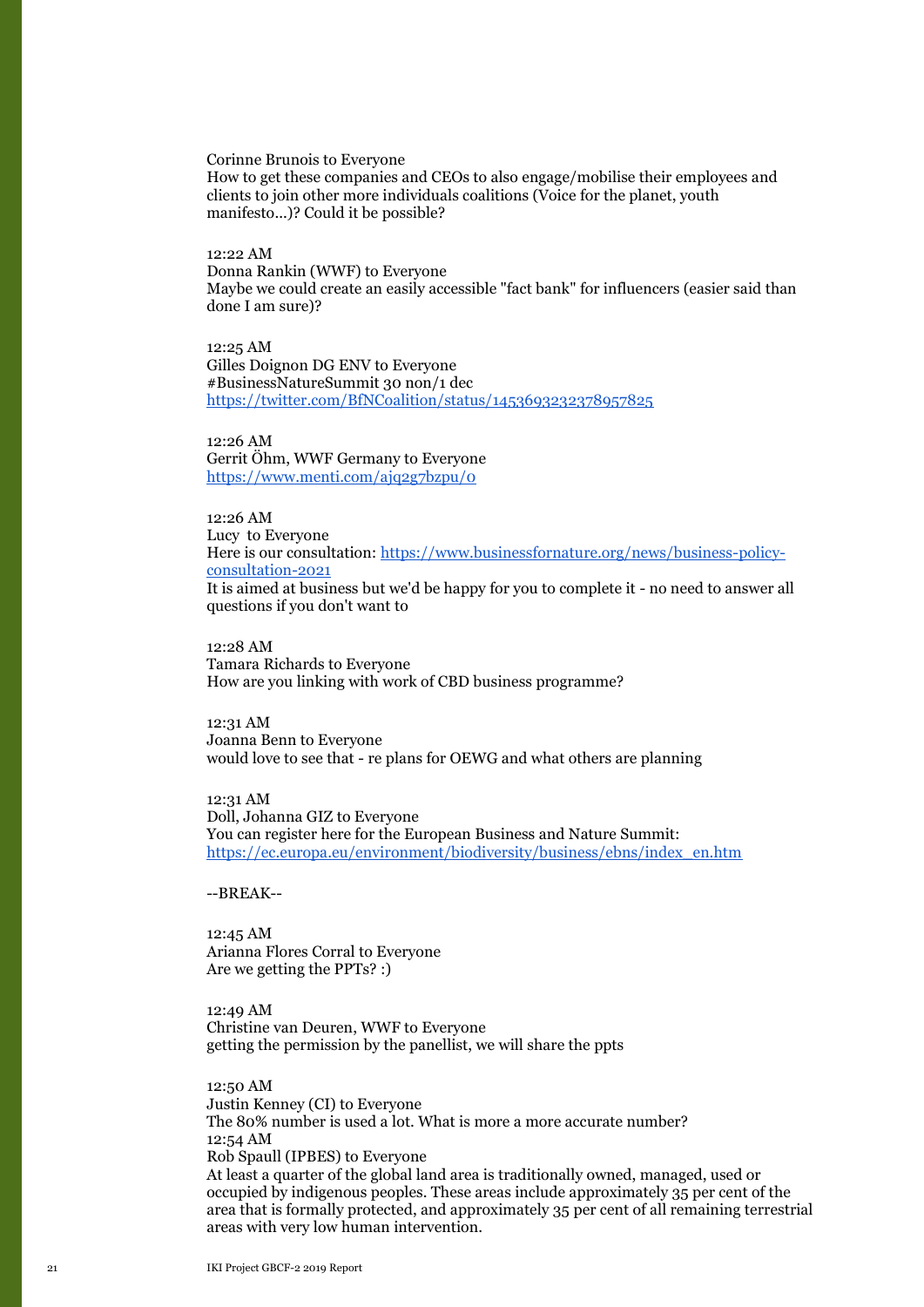#### 12:55 AM Rob Spaull (IPBES) to Everyone [https://ipbes.net/sites/default/files/inline](https://ipbes.net/sites/default/files/inline-files/ILK_KeyMessages_IPBES_GlobalAssessment_final_ENGLISH_lo-res.pdf)[files/ILK\\_KeyMessages\\_IPBES\\_GlobalAssessment\\_final\\_ENGLISH\\_lo-res.pdf](https://ipbes.net/sites/default/files/inline-files/ILK_KeyMessages_IPBES_GlobalAssessment_final_ENGLISH_lo-res.pdf)

12:55 AM Corinne Brunois to Everyone and what's the figure if you compare to paper parks?

### 12:55 AM

Lucy to Everyone

Hi Tom, thanks so much for this. We do include people in all our communications but I feel like it needs more 'depth' - particularly for us around the role of business and how they can shift their practices to help protect communities. We only have 1 or 2 'strong examples' of what this looks like at the moment but think we need more

12:56 AM Gerrit Öhm, WWF Germany to Everyone <https://www.menti.com/okhwyxuwev>

#### 1:02 AM

Tom Dixon (FPP) to Everyone

Again, apologies that my co-presenters weren't able to make it today - I know they tried, but the communities they were in didn't allow for connection in the end. But I think this is a key point of how we include communities within our discussions!

#### 1:04 AM

Liliana Medina Toro (CEC-IUCN) to Everyone It was a wonderful presentation to share the Indigenous and Local Communities perceptions about nature, which is a key start point to understand some of the publics of interest involved in our communications.

1:11 AM Alexandre Rafalovitch (CBD) to Everyone In which node in here is Greta's impact?

1:12 AM

Arianna Flores Corral to Everyone Super interesting Andreas! Where can we get more information? Can you please share your email?

1:15 AM David Ainsworth to Everyone excellent!!! Thanks Andreas - what is the date for release of the data and the results?

1:15 AM Rob Spaull (IPBES) to Everyone Well done Andreas! Tremendously useful contribution to the discussions

1:17 AM Andreas Mues to Everyone Thank you! Data for Germany will be published in spring 2022, international data in the summer 2022

1:17 AM Gerrit Öhm, WWF Germany to Everyone <https://www.menti.com/mw6ro4kff5>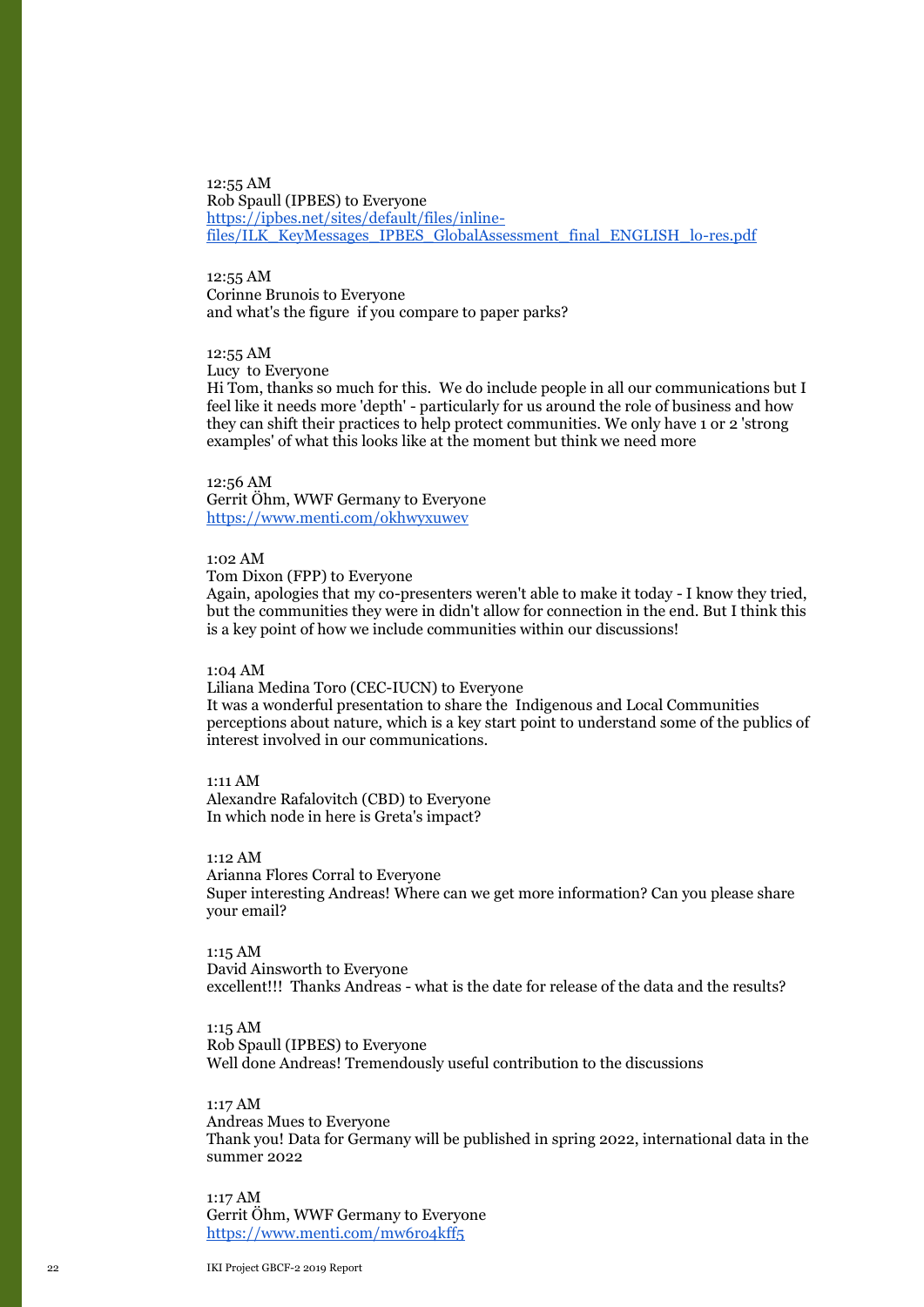#### 1:17 AM

#### Noelle Kumpel to Everyone

Belatedly coming back to thank Tom for his presentation, and to apologise that I missed most of it but would love to watch back as this is an important area to work together on. To note though that the IPLC lands conserving 80% of biodiversity stat seems to come from a rather old, non-peer-reviewed World Bank report which we think is questionable. From a recent article I wrote on the BirdLife website [\(https://www.birdlife.org/news/2021/02/01/putting-people-and-rights-at-the-heart](https://www.birdlife.org/news/2021/02/01/putting-people-and-rights-at-the-heart-of-conservation/)[of-conservation/\)](https://www.birdlife.org/news/2021/02/01/putting-people-and-rights-at-the-heart-of-conservation/): "As shown in our recent Birds and Biodiversity Targets report, onefifth of the entire area of the Important Bird and Biodiversity Area (IBA) network (which comprises the majority of Key Biodiversity Areas identified to date) falls within lands managed by Indigenous Peoples or for which they have tenure rights. This means there are considerable opportunities for traditional knowledge, innovations and practices of IPLCs to be integrated into the conservation of these sites. We are therefore working to ensure that the role and rights of indigenous peoples and local communities as stewards and defenders of nature is recognised, protected and supported. This is important both to ensure conservation outcomes – which should also benefit IPLCs, who rely on a healthy natural environment – and to safeguard IPLCs from any potential adverse impacts of conservation policies."

### 1:18 AM

Corinne Brunois to Everyone Will you be able to demonstrate/document what has triggered the behavioral change in all the studied countries ?

#### 1:19 AM

Noelle Kumpel to Everyone IBAs also contain 9% of the world's terrestrial carbon stocks and overlap with 12% of priority areas for restoration so a clear win-win to bring IPLCs and KBAs together for nature and climate :)

1:19 AM Gilles Doignon DG ENV to Everyone is there info about IPLCs land versus ocean?

1:19 AM David Ainsworth to Everyone given these release dates, how can we integrate this into the post 2020GBF?

1:19 AM Andreas Mues to Everyone andreas.mues-at-bfn.de

1:19 AM Corinne Brunois to Everyone will you make presentation in Geneva?

 $1:21$  AM David Ainsworth to Everyone Can I comment here?

1:22 AM Corinne Brunois to Everyone This will probably help us in fine tuning the stepwise approach of the comms strategy.

1:23 AM Tom Dixon (FPP) to Everyone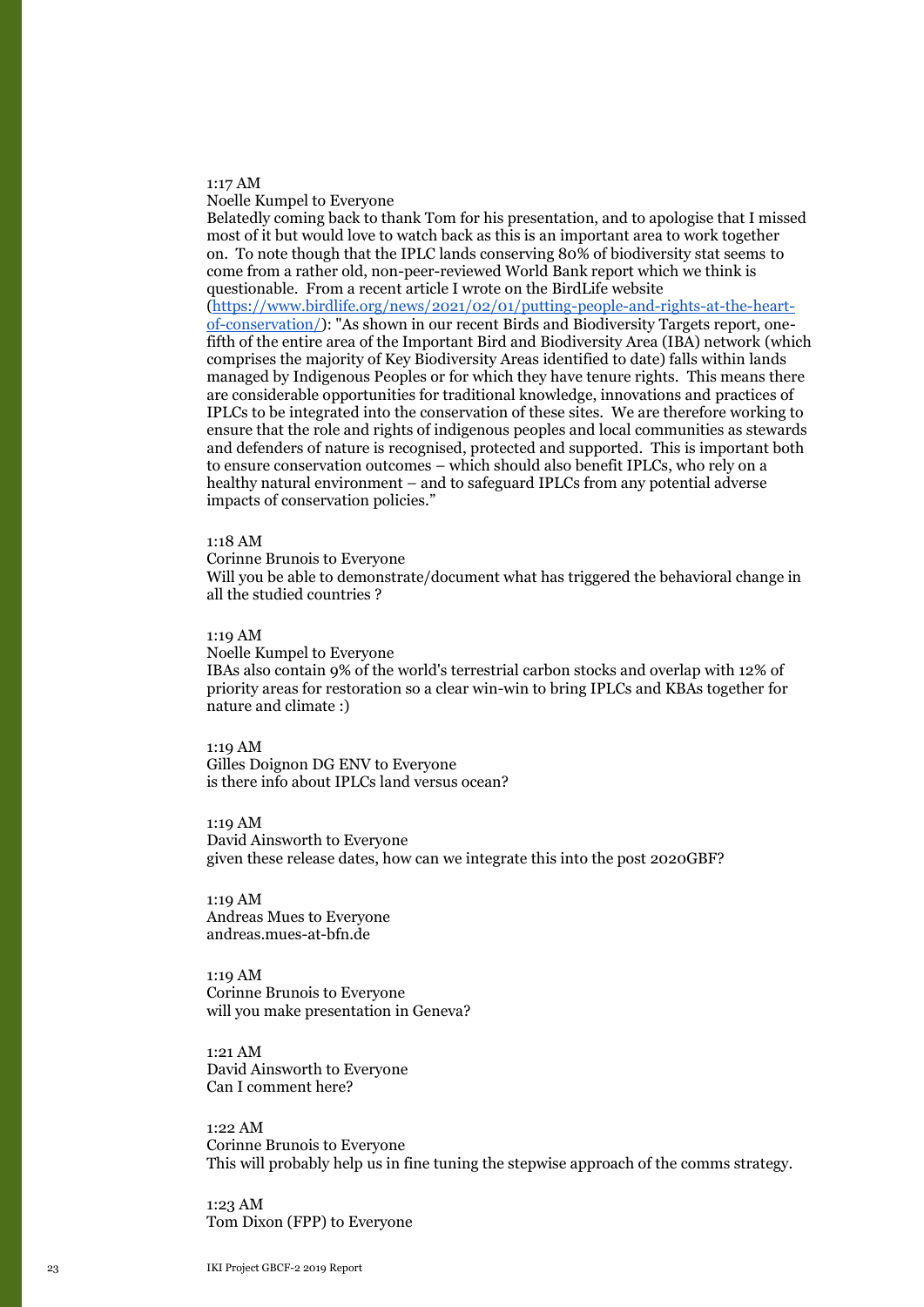@Noelle, thanks for that, and yes agreed on the win-win. Look forward to discussing more, but I think this is what I'm particularly encouraged by, i.e. the coming together of ALL of our conservation messaging across the flotilla.

### 1:24 AM

Corinne Brunois to Everyone yes would be powerful to have it asap :-) especially with countries analysis.

1:24 AM Doll, Johanna GIZ to Everyone Do you also look at the attitude-behaviour gap ?

#### 1:29 AM

Andreas Mues to Everyone Dear Johanna, the attitude-behavior gap is an important topic, what I tried to show you on the last slide is that knowing the explanatory psychological variables is not the same like shaping or changing behavior.

1:29 AM Gilles Doignon DG ENV to Everyone David, can you confirm this will be discussed on 17 & 19 January in Geneva?

1:38 AM Manoel Giffoni (UNESCO) to Everyone How are you going to establish base lines? (David A. answered)

1:39 AM Manoel Giffoni (UNESCO) to Everyone I'm sure you will, but please share the presentations :-)

1:40 AM Gilles Doignon DG ENV to Everyone we need to consult policy colleagues, deadline for comments?

1:41 AM Corinne Brunois to Everyone Do you want us to comment on the file ? Google drive?

1:43 AM Gilles Doignon DG ENV to Everyone 3 political coalitions not mentioned, to keep neutrality I presume

1:47 AM Corinne Brunois to Everyone but you do mention the aggregator I think so this is where to mention the coalitions > whole of society mobilization

1:47 AM Gilles Doignon DG ENV to Everyone indeed

1:50 AM Donna Rankin (WWF) to Everyone here is a google link open for comments [https://docs.google.com/document/d/16IaE41UwBmvxOfDagmiyj6Ae6K6nz4Zz/edit?u](https://docs.google.com/document/d/16IaE41UwBmvxOfDagmiyj6Ae6K6nz4Zz/edit?usp=sharing&ouid=107945679763943416518&rtpof=true&sd=true) [sp=sharing&ouid=107945679763943416518&rtpof=true&sd=true](https://docs.google.com/document/d/16IaE41UwBmvxOfDagmiyj6Ae6K6nz4Zz/edit?usp=sharing&ouid=107945679763943416518&rtpof=true&sd=true)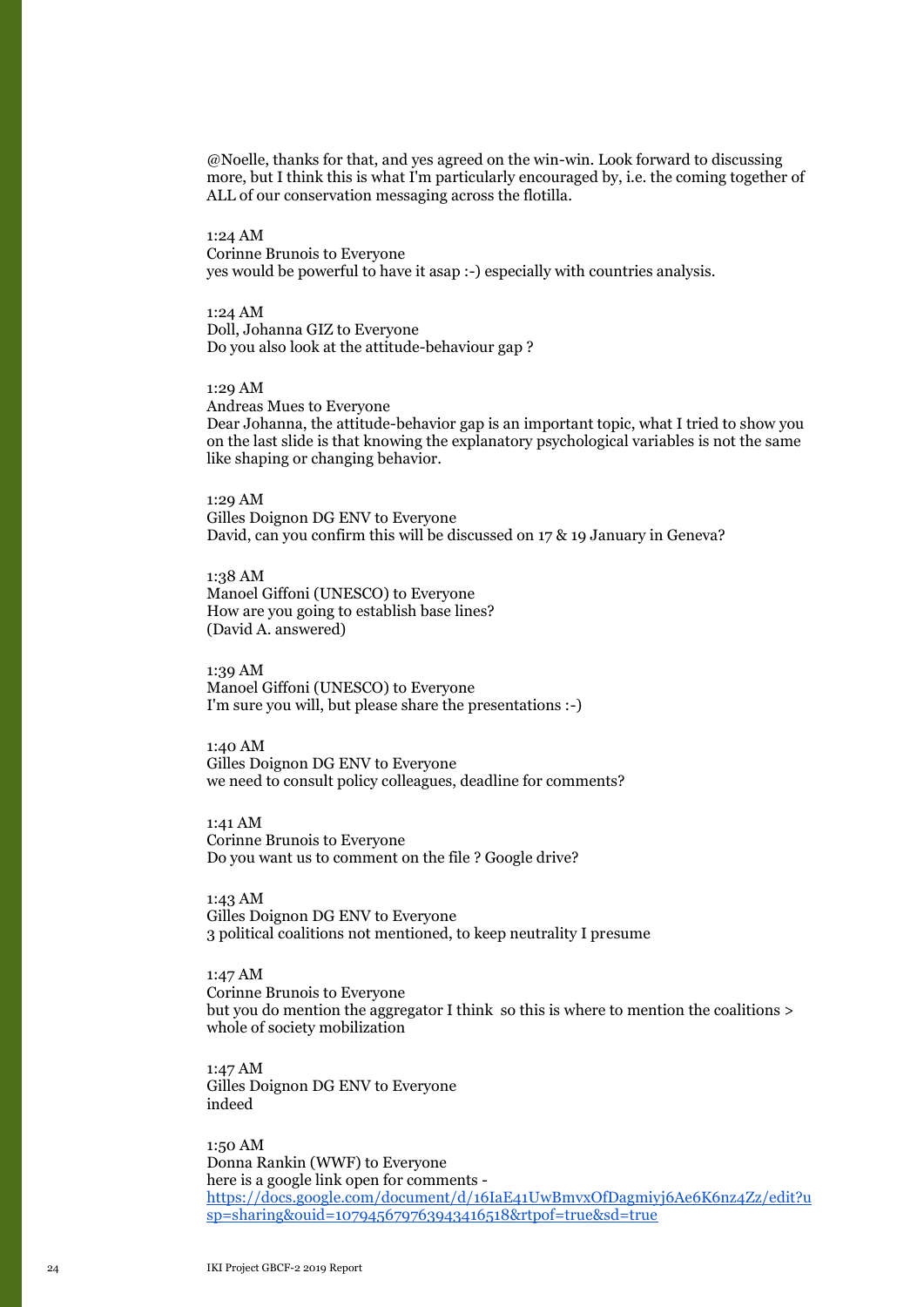1:53 AM Liliana Medina Toro (CEC-IUCN) to Everyone It could be an option to add the work made by Andreas as annex in case someone want to go deeper on that information.

#### **GBCF4 - Day 2**

Tom Dixon (FPP) to Everyone Hear hear!

9:05 AM Gilles Doignon EC to Everyone we will discuss synergies with our colleagues from other departments, eg DG INTPA (= UNDP inside EC)

9:10 AM Justin Kenney (CI) to Everyone Momentum

9:10 AM Donna Rankin (WWF) to Everyone measurement metrics :)

9:10 AM Lucy to Everyone Coordination=impact

9:10 AM Gilles Doignon EC to Everyone now it is time for nature/cop 15

9:10 AM Tom Dixon (FPP) to Everyone Integration

9:10 AM Gemma Bowcock (Capitals Coalition) to Everyone Inclusivity

9:10 AM Audrey Timm to Everyone Collective impact

9:11 AM Corinne Brunois to Everyone pooling resources and capacity

9:11 AM Justin Kenney (CI) to Everyone Ambition to Action

9:11 AM Cecilia Antonini to Everyone Inclusivity

9:11 AM Gerrit Öhm, WWF Germany to Everyone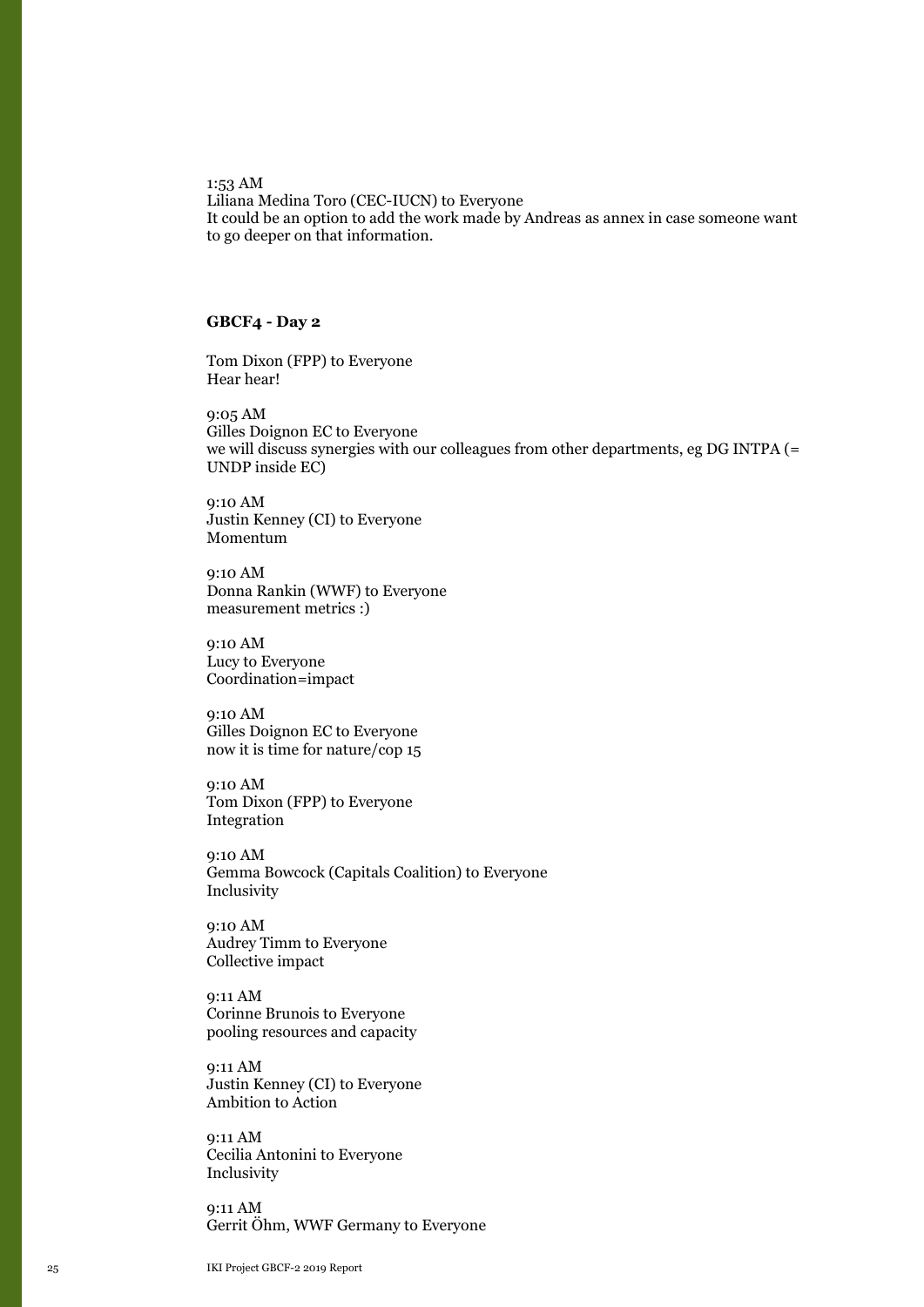accesibility of social media material

9:11 AM Corinne Brunois to Everyone monitor progress

9:11 AM Corinne Brunois to Everyone beyond social media

9:11 AM Audrey Timm to Everyone Shared skills

9:11 AM Abbie Pearce [TRAFFIC] to Everyone Learnings from COP26 - how can we bolster our integrated messages.

9:11 AM Joanna Benn to Everyone clear goals and timelines

9:11 AM Sophie Hall (Ramsar) to Everyone Tracking delivery of ambition, pledges

9:11 AM Donna Rankin (WWF) to Everyone +1 Abbie :)

9:12 AM Gilles Doignon EC to Everyone we are #UnitedforBiodiversity, wink wink

9:12 AM Corinne Brunois to Everyone tie in with climate crisis

9:12 AM Corinne Brunois to Everyone Drill down to countries

9:12 AM Corinne Brunois to Everyone and Infra national levels

9:13 AM Corinne Brunois to Everyone local/regional flotilla group ?

9:13 AM Donna Rankin (WWF) to Everyone celebrate success

9:13 AM Michelle Preen (ICLEI CBC) to Everyone Integration has improved #ForNature

9:13 AM Laura Fuller to Everyone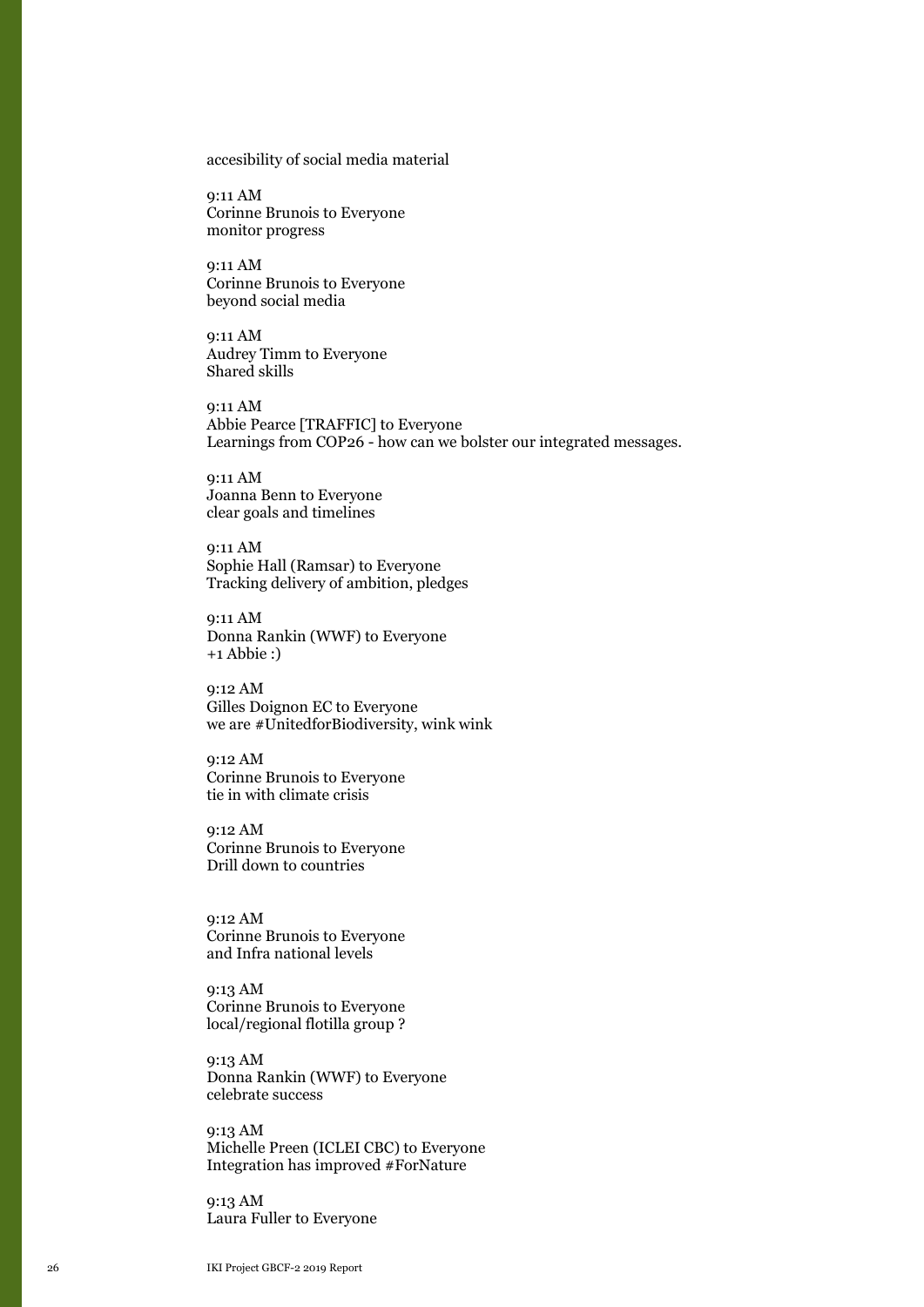As you said. The translation of materials is very important to make this inclusive. Climate Cardinals is an international youth-led NGO who makes the climate movement more accessible to those who don't speak English but providing translation by thousands of volunteers around the world. It was founded by Sophia Kianni who is the Secretary General's Youth Advisory Group on Climate Change.https://www.climatecardinals.org/

9:14 AM Corinne Brunois to Everyone reward mechanims for nature-positive behavior changes ?

9:16 AM Justin Kenney (CI) to Everyone hand raised

9:16 AM Andreas Mues to Everyone budget and staff for target group specific communication campaigns

#### 9:19 AM

Joanna Benn to Everyone i was just on a UK government/NGO wrap up re cop 26 - they are also looking at how to link things up for 2022 both in a policy and comms way

#### 9:19 AM

Corinne Brunois to Everyone maybe ensuring that we promote testimonials expressing the rewards of such naturepositive behavior changes

9:25 AM Corinne Brunois to Everyone David, will you share all ppts?

9:26 AM David Ainsworth to Everyone yes - I shared ppts from yesterday. I am resuming that people got them.

9:26 AM David Ainsworth to Everyone \*assuming

9:26 AM Noelle Kumpel to Everyone Yes, thank you for those, David :)

9:34 AM Lucy to Everyone Great set of resources v helpful.

9:41 AM Gilles Doignon EC to Everyone UN Ocean conference Lisbon, june/july 22

9:42 AM Donna Rankin (WWF) to Everyone lovely to have you Andrea :)

9:43 AM Lucy to Everyone Jo/Scott- thanks for the presentation - really helpful. What do you think we can build on from COP26 going into COP15? Successes / failures (?!)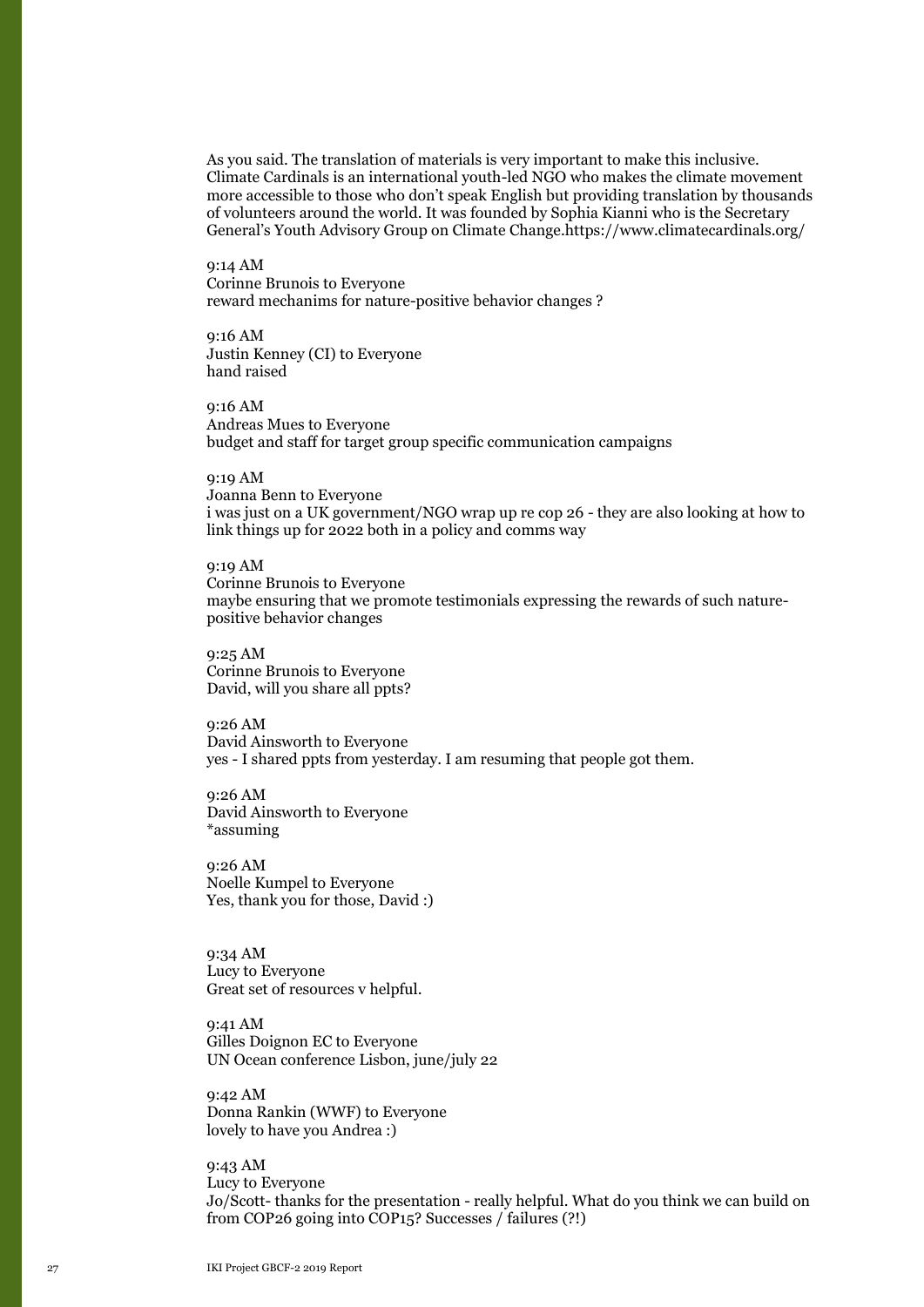9:43 AM

Corinne Brunois to Everyone

Crucial indeed to have a joint message to link the twin crises ......Nature-positive by 2030 to (contribute) stay within the 1,5 degrees limit...The Race is on.... > messages to be added to the message house in the coms strategyprobably

9:46 AM

Gilles Doignon EC to Everyone #OurOcean conference Palau/US announced on 16/17 feb! https://www.ourocean2020.pw/

9:55 AM Terry Collins to Everyone Great idea and initiative, Michael

9:56 AM

Michael Alexander (UNEP) to Everyone Thanks for your time, everyone. My email is michael.alexander@un.org if anyone is interested in discussing it further! And apologies that our ideas are quite 'half-baked' at present, but we're very open to ideas/suggestions/straight up criticism as you see fit...!

9:56 AM Gilles Doignon EC to Everyone Countdown events interesting! Ladies and gentlemen, this Thursday  $=$  5 months and 151 days until 25 April

9:57 AM Donna Rankin (WWF) to Everyone love your ideas Michael :)

10:00 AM Kasia Popiolek (IPBES) to Everyone Loved the Cities With Nature campaigns this year! Thanks for the great assets & materials

10:01 AM Michelle Preen (ICLEI CBC)to Everyone Thanks for amplifying our messages and resources Kasia!

10:02 AM Christine van Deuren, WWFto Everyone interesting monitoring platform

10:03 AM Gilles Doignon EC to Everyone excellent, we will inform cities under the European Green City Accord https://ec.europa.eu/environment/green-city-accord\_en

10:04 AM Ingrid Coetzee-ICLEI CBC to Everyone Thanks Gilles and happy to engage with you if you need more information.

10:05 AM Thea Buckle to Everyone Thanks, Andrea :D

10:06 AM Corinne Brunois to Everyone Thanks Thea :-)

10:08 AM Andrea Morales\_GYBN to Everyone

28 IKI Project GBCF-2 2019 Report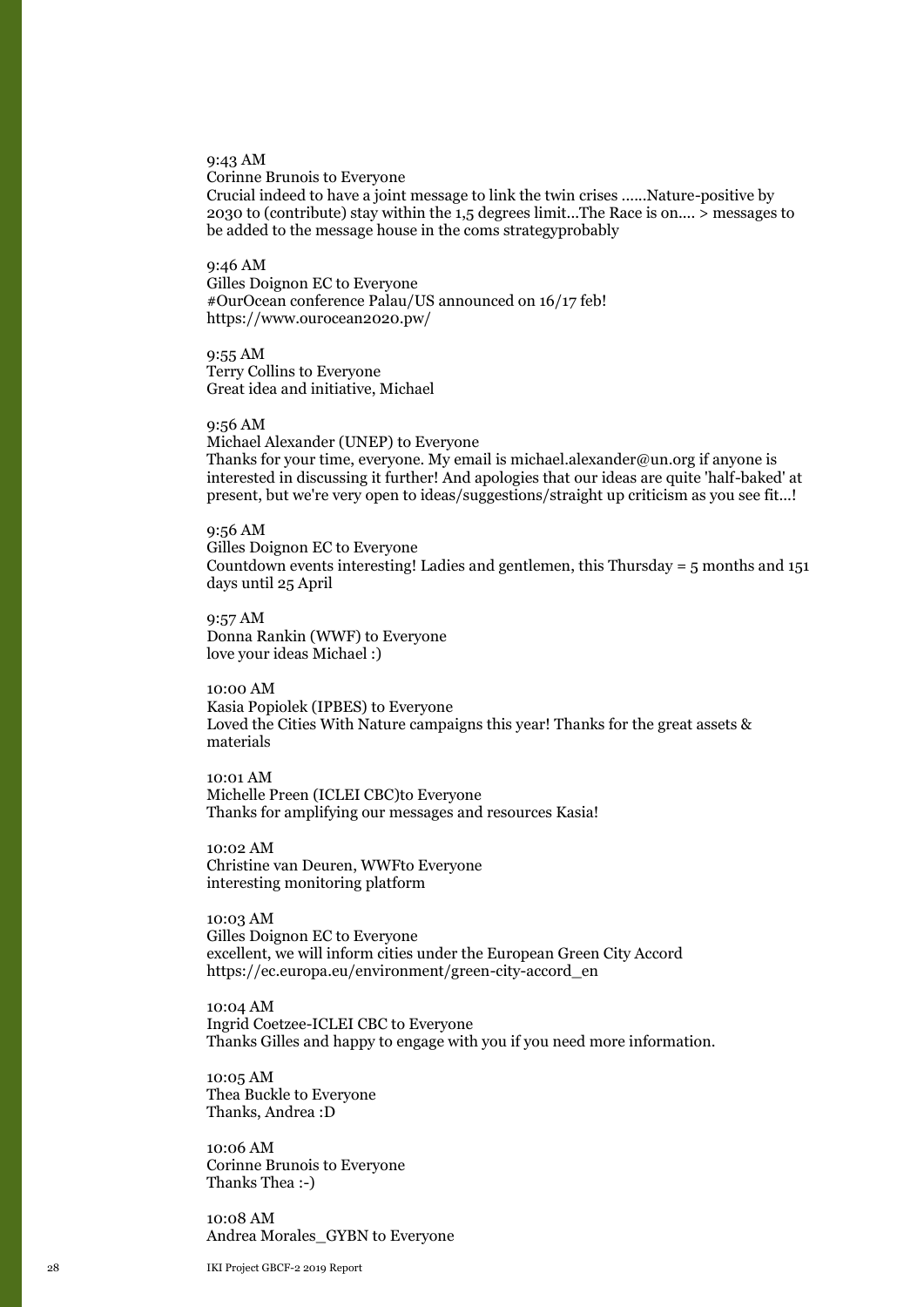Q to Thea, is this platform would be available in different languages?

10:09 AM Michelle Preen (ICLEI CBC)to Everyone I already added something into the Comms Strategy on the Action Platform David ;)

10:09 AM David Ainsworth to Everyone Excellent Michelle!

10:10 AM Lucy to Everyone Thanks for the helpful presentations have to duck off apologies. Lucy

10:11 AM Donna Rankin (WWF) to Everyone agree with what David said!

10:12 AM Corinne Brunois to Everyone Could we even think about localising a bit the visualisation (funding permitting)?

10:14 AM Corinne Brunois to Everyone Maybe we need to allow for messages testing in key countries?

10:15 AM Joanna Benn to Everyone so to get back to my point - what are actually trying to do - encourage laggard countries to be bolder? Getting specific text approved in the framework?

10:15 AM Joanna Benn to Everyone increase understanding and action for nature by specific actors?

10:16 AM Andreas Mues to Everyone What about linking our (CBD) goals with SDG´s, and communicate the links?

10:20 AM Noelle Kumpel to Everyone Related to this point, I was going to ask where the 'equitable' part of 'equitable, carbonneutral, nature-positive' had gone... speaks to the focus yesterday on rights and IPLCs as another key need for both GBF and climate action to work, and work fairly...

10:21 AM Joanna Benn to Everyone it's still there - all in the message house

10:22 AM David Ainsworth to Everyone got it

10:22 AM Noelle Kumpel to Everyone OK - though seems less of a headline now? Though understand the need to be snappy too...

10:23 AM Corinne Brunois to Everyone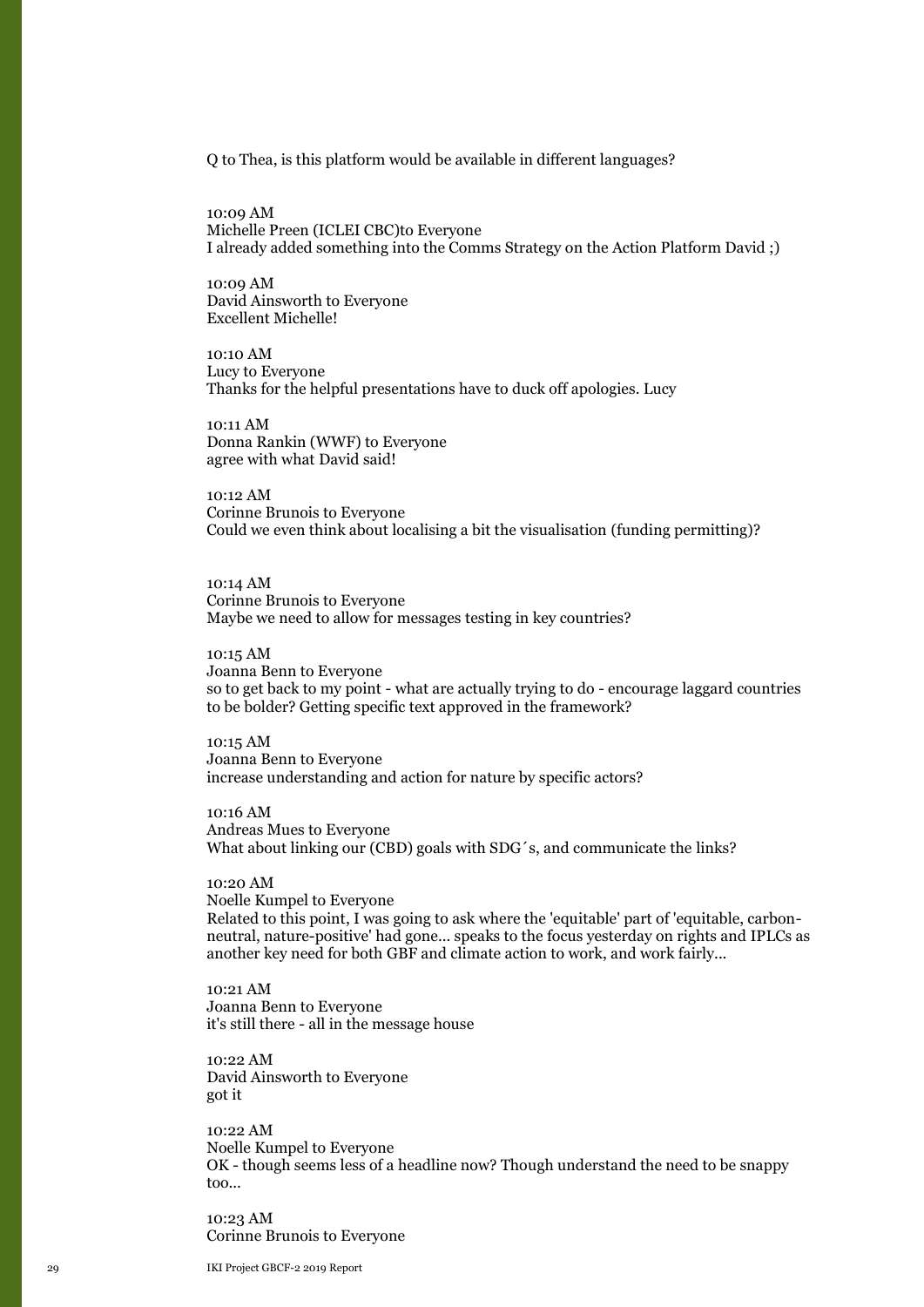we probably need to clarify if we use the wording carbon-neutral, net-zero, climate proof... as well

#### 10:24 AM

Swetha to Everyone snappy should not come at the cost of diluted messages. I wonder how we can make a balance

10:29 AM Joanna Benn to Everyone https://nature4climate.org/nature-positive/

10:29 AM Joanna Benn to Everyone we made a short video - might help - it's pretty succint

10:32 AM Scott Edwards (WWF) to Everyone I would suggest net-zero for stakeholder audiences: 'an equitable, nature-positive, netzero emissions world'

#### 10:40 AM

Noelle Kumpel to Everyone

Would also flag, as something we're focused on, that following the UN Human Rights Council's resounding recognition of the human right to a healthy environment on 8 October, we are aiming for an UNGA resolution to make it a universal right in March, which would be well-timed in terms of this triumvirate of goals and getting a strong focus on this in the GBF and NDCs as two key priorities for next year... Not the only aspect of 'equitable', but a strong part of it, together with SDGs of course...

### 10:41 AM

Noelle Kumpel to Everyone I'm afraid that having pushed that out there, I need to head to another meeting! But will see if possible to rejoin before the end... Many thanks all

10:52 AM Michelle Preen (ICLEI CBC)to Everyone Great overarching message Donna! We can make great links to "Reshaping our Future through CitiesWithNature" :D

10:56 AM Christine van Deuren, WWFto Everyone Are the data of most of the flotilla members feeded into the agregator?

#### 10:59 AM

Corinne Brunois to Everyone Question: wildlife/species image !?!? A rather people and nature image? Or images linking nature/climate ?

11:03 AM Corinne Brunois to Everyone Shape our future theme...It could be a good link also to the UNEP visualisation initiative.

11:03 AM Gilles Doignon EC to Everyone Donna are u working with https://projectingchange.io/ ? was at cop 26, with Joel Sartore nat geo photo ark

11:07 AM Donna Rankin (WWF) to Everyone thanks Gilles, no, i havent spoken to them but thanks for the suggestion. Perhaps i can pick up with you after?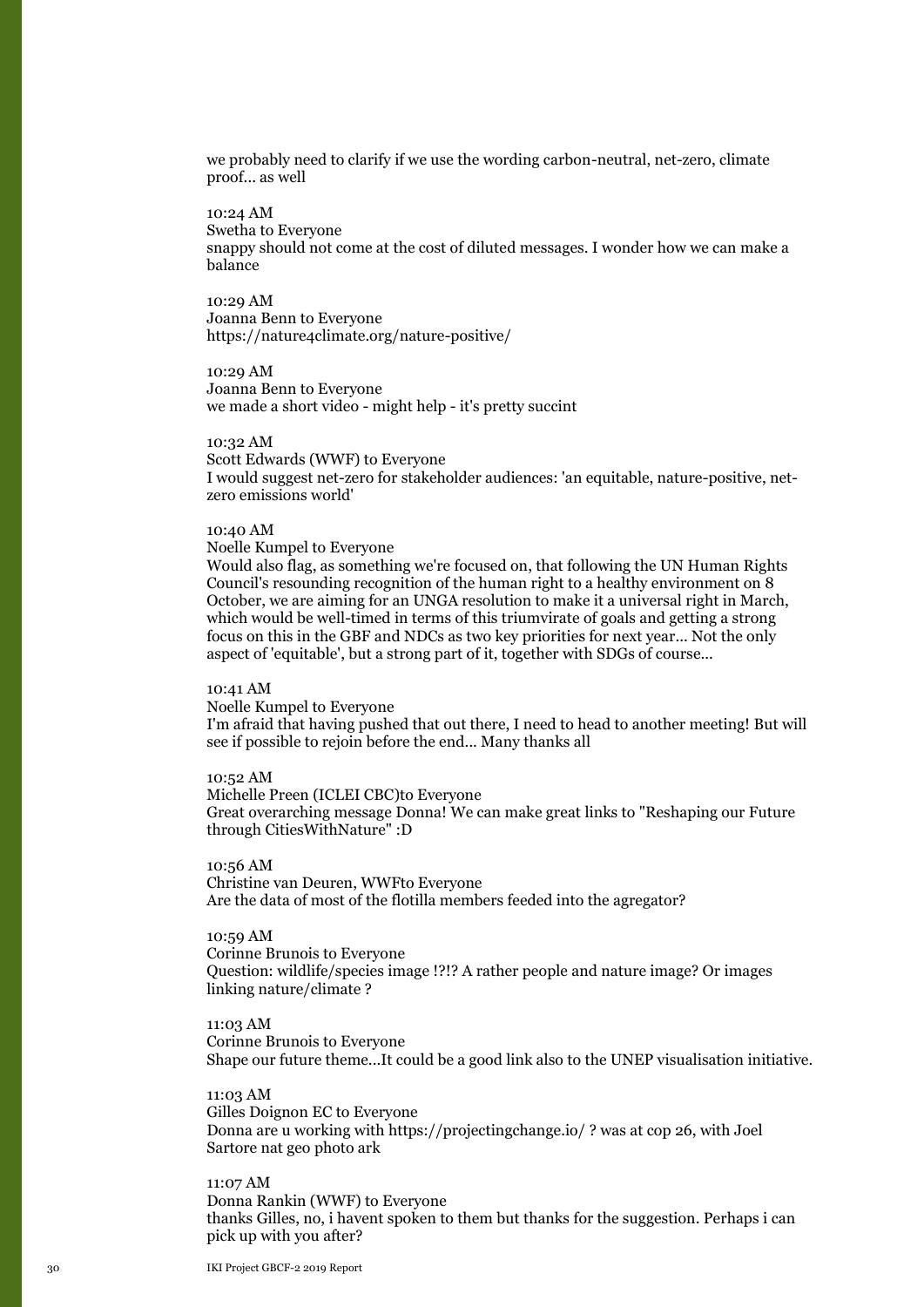11:08 AM Justin Kenney (CI) to Everyone World Surf League campaign (We Are One Ocean) could be a great partner with this campaign https://www.worldsurfleague.com/posts/492435/world-surf-league-deliverswe-are-one-ocean-petition-to-united-nations

11:10 AM Swetha to Everyone that's a great idea thnk you Justin

11:10 AM Gilles Doignon EC to Everyone GYBN friends go to the Our Ocean Youth Leadership Summit 2022! https://www.heysuccess.com/opportunity/Our-Ocean-Youth-Leadership-Summit-2022-38937

11:10 AM David Ainsworth to Everyone World Surf League has just finished an instagram takeover on UNBiodiversity.

11:13 AM Swetha to Everyone oh nice ! can you share there contact with us

11:15 AM Gilles Doignon EC to Everyone https://twitter.com/SOAlliance was involved in 2017, dunno if still organisers

11:17 AM Andrea Morales\_GYBN to Everyone Hello, you can check more about The Green Track Call for events: https://ec.europa.eu/environment/thegreentrack\_en

11:23 AM Gilles Doignon EC to Everyone https://www.un.org/en/conferences/ocean2022

11:25 AM Justin Kenney (CI) to Everyone https://www.un.org/en/conferences/ocean2022

11:25 AM Corinne Brunois to Everyone One Ocean summit in Brest right ?

11:26 AM David Ainsworth to Everyone yes please do fill this excel sheet out! - Donna, do you have that URL available to add to the chat!

11:28 AM Donna Rankin (WWF) to Everyone https://docs.google.com/spreadsheets/d/1k7FLy6hFWYcE\_YeY7qZzzHlCSj-IPan2E\_v9RKBmJFM/edit#gid=0

11:29 AM Michelle Preen (ICLEI CBC)to Everyone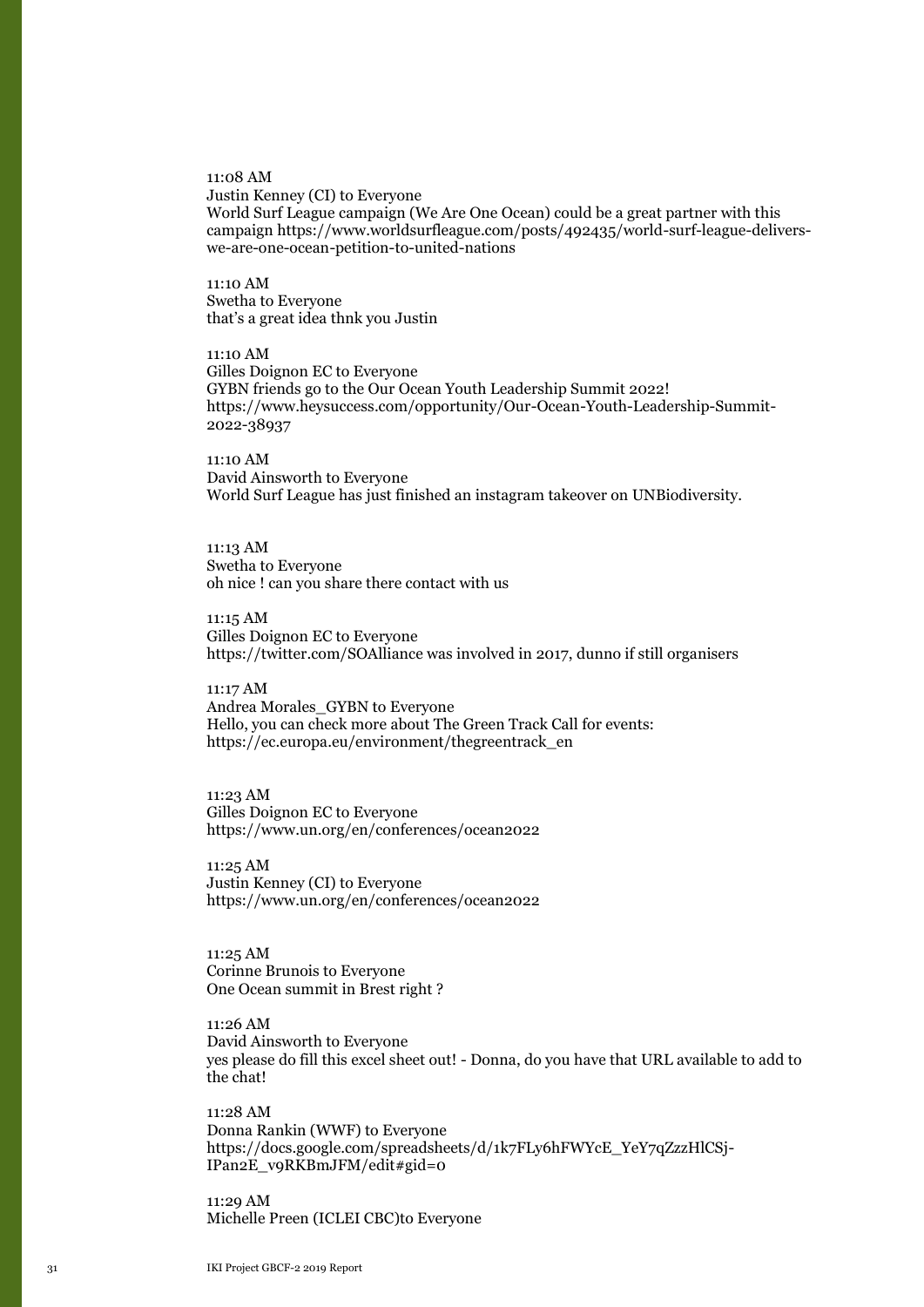Would be great to get the cities where the Earth Hour projections are to join CitiesWithNature ;)

11:29 AM Michelle Preen (ICLEI CBC)to Everyone If they are not already signed up

11:30 AM Donna Rankin (WWF) to Everyone yes Michelle - let's chat !

11:31 AM Ingrid Coetzee-ICLEI CBC to Everyone Great Donna & Michelle

11:34 AM Gilles Doignon EC to Everyone Donna, will you partner with earth day, 22 April?

11:35 AM Gilles Doignon EC to Everyone David, is this the final slogan < competition?

11:36 AM Donna Rankin (WWF) to Everyone not partner formally, but we have worked with them in the past - one year we kicked off a 30 day action plan that started on EH and ended on Earth Day - we will talk to them again for 2022 :)

11:46 AM Ingrid Coetzee-ICLEI CBC to Everyone David when is co-chairs reflections doc being released

11:46 AM Terry Collins to Everyone When the co-Chairs' reflections document be released to Parties, will it also be press released? And roughly when will Draft 2 be released?

11:46 AM Ingrid Coetzee-ICLEI CBC to Everyone Also when will scenario note be releases

11:46 AM Manoel Giffoni (UNESCO) to Everyone Will you share the comms contacts for the interviews? :-)

11:46 AM Corinne Brunois to Everyone 1000... seems now to be very limited number

11:47 AM Gilles Doignon EC to Everyone as for CoP15 phase 1, @UNBiodiversity should be reference account

11:47 AM Corinne Brunois to Everyone Who's going from the flotilla?

11:48 AM Liliana Medina Toro (CEC-IUCN) to Everyone

32 IKI Project GBCF-2 2019 Report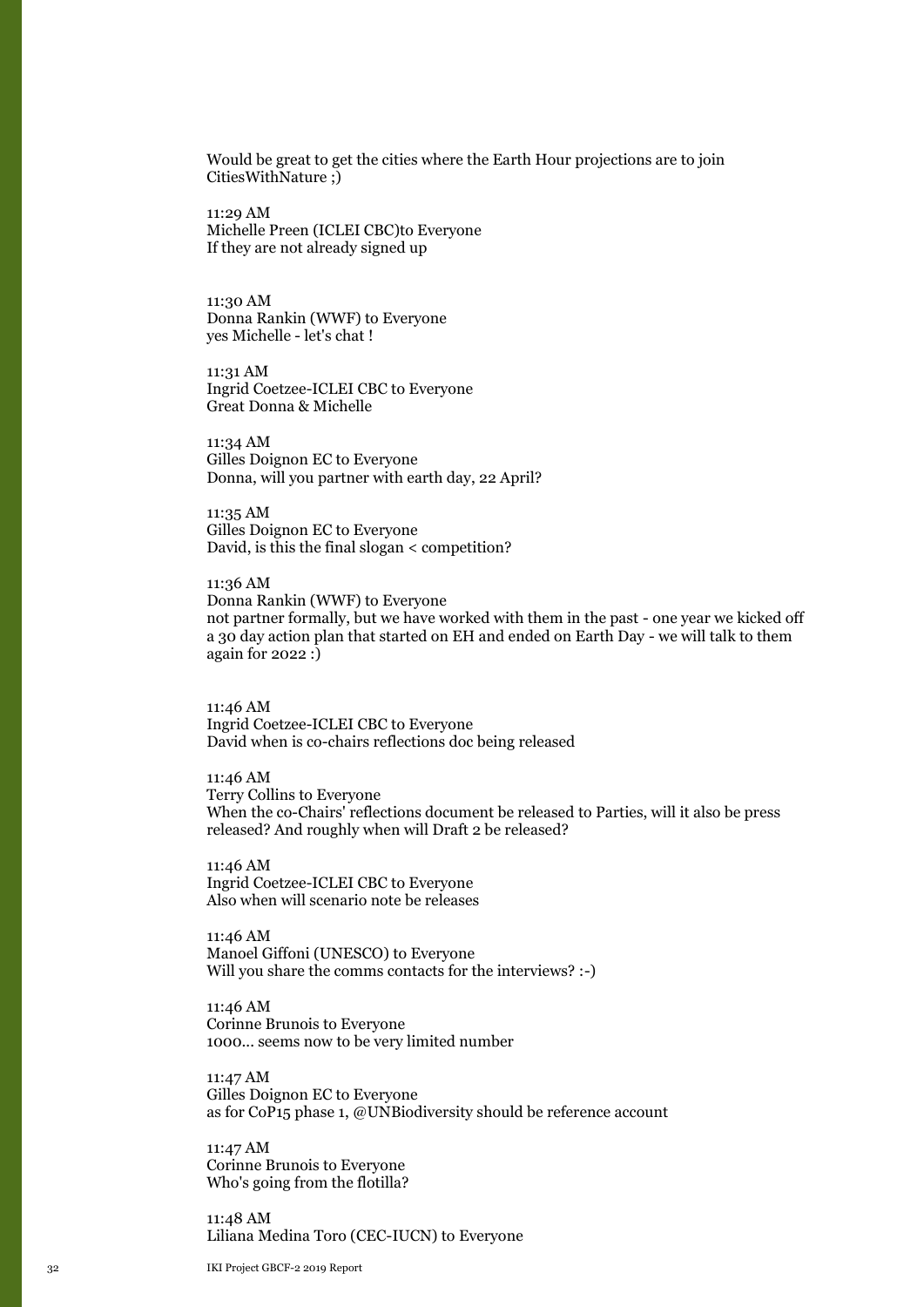Great intervention Tobias

11:49 AM Corinne Brunois to Everyone Good idea Tobias for Geneva.

11:50 AM Tom Dixon (FPP) to Everyone @Corinne - 1000 does seem limited - we could take up to 10% of that from the Flotilla if we all went!!!!!

11:50 AM Arianna Flores Corral to Everyone Including arts too.... like the event we had at COP David, on how arts can help us forge a new relationship with nature, feel related, feel nature...

11:53 AM Corinne Brunois to Everyone Then a discusion on the specific GBF coms strategy following this behavior change analysis presentation...?!

11:54 AM Gilles Doignon EC to Everyone with UNESCO?

11:55 AM Michelle Preen (ICLEI CBC)to Everyone Corinne, Ingrid has had to leave the call but she will likely be going to Geneva

11:56 AM Swetha to Everyone can we do protests or marches outside the venue ?

11:56 AM Arianna Flores Corral to Everyone :)

11:57 AM Swetha to Everyone ok . got it

11:57 AM Swetha to Everyone yes! we will send it over

Donna Rankin (WWF) to Everyone sounds good to me - let's use Wed calls :)

12:00 PM Gerrit Öhm, WWF Germanyto Everyone Sounds good to me, too.

12:00 PM Tamara Richards to Everyone Good idea.

12:00 PM Michelle Preen (ICLEI CBC)to Everyone Thanks for the opportunity to be part of this!